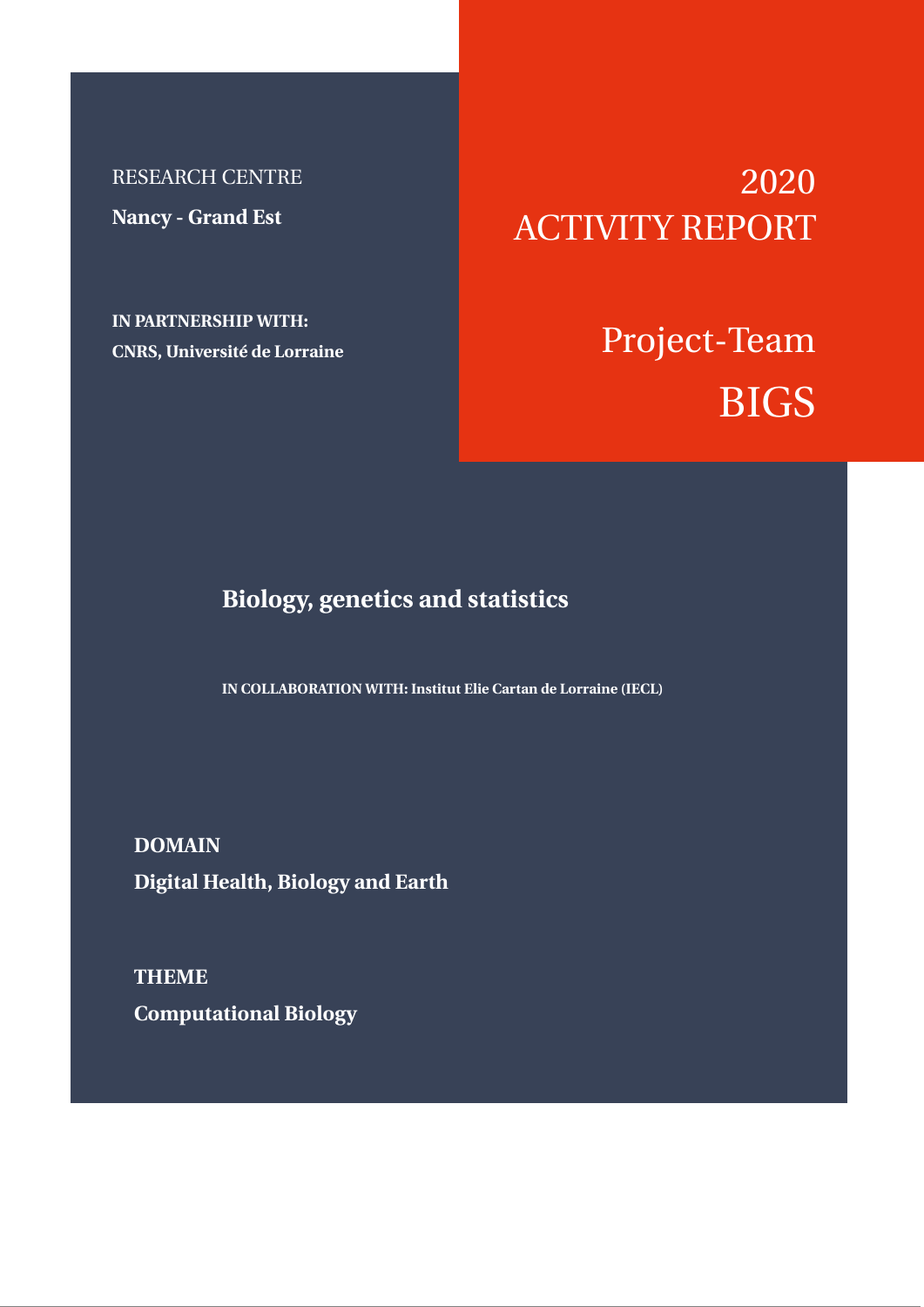## **Contents**

| <b>Project-Team BIGS</b><br>1 |                                                  |                                                                                                                                                                                                                                                                                                                                                                                                                                                                                                                                                                                                                                                                       |                                                                       |
|-------------------------------|--------------------------------------------------|-----------------------------------------------------------------------------------------------------------------------------------------------------------------------------------------------------------------------------------------------------------------------------------------------------------------------------------------------------------------------------------------------------------------------------------------------------------------------------------------------------------------------------------------------------------------------------------------------------------------------------------------------------------------------|-----------------------------------------------------------------------|
|                               | 1 Team members, visitors, external collaborators |                                                                                                                                                                                                                                                                                                                                                                                                                                                                                                                                                                                                                                                                       |                                                                       |
|                               | 2 Overall objectives                             |                                                                                                                                                                                                                                                                                                                                                                                                                                                                                                                                                                                                                                                                       |                                                                       |
| 3                             | <b>Research program</b><br>3.2<br>3.3            |                                                                                                                                                                                                                                                                                                                                                                                                                                                                                                                                                                                                                                                                       | 3<br>3<br>3<br>$\overline{4}$<br>4<br>4                               |
|                               | 4.1<br>4.2<br>4.3                                | <b>4</b> Application domains                                                                                                                                                                                                                                                                                                                                                                                                                                                                                                                                                                                                                                          | 5<br>5<br>5<br>5<br>5                                                 |
| $5^{\circ}$<br>6              |                                                  | Social and environmental responsibility<br><b>Highlights of the year</b>                                                                                                                                                                                                                                                                                                                                                                                                                                                                                                                                                                                              | 6<br>6                                                                |
| 7                             | 7.1                                              | <b>New software and platforms</b>                                                                                                                                                                                                                                                                                                                                                                                                                                                                                                                                                                                                                                     | 6<br>6<br>6<br>6<br>7<br>7<br>$\overline{7}$<br>8<br>8<br>8           |
| 8                             | <b>New results</b><br>8.4                        | 8.1.1 Modelling of diffuse low-grade gliomas growth<br>8.1.2 Reconstruction of epigenetic landscapes from single-cell data<br>Cramér–von Mises goodness-of-fit tests in regression models<br>8.3.1<br>The revisited knockoffs method for variable selection in L1-penalized regressions .<br>8.3.2<br>Widening the scope of an eigenvector stochastic approximation process and applica-<br>8.3.3<br>Streaming constrained binary logistic regression with online standardized data $\dots$<br>8.3.4<br>8.3.5 Construction and update of an online ensemble score involving linear discriminant<br>8.3.6 Change-point detection theresholds in the sequential context | 9<br>9<br>9<br>9<br>9<br>10<br>10<br>10<br>11<br>11<br>11<br>12<br>12 |
|                               |                                                  | 8.4.1<br>8.4.2 Construction of parsimonious event risk scores by an ensemble method. An illustra-<br>tion for short-term predictions in chronic heart failure patients from the GISSI-HF<br>Modeling and estimation of circulating tumor DNA (ctDNA) dynamics for detecting<br>8.4.3                                                                                                                                                                                                                                                                                                                                                                                  | 12<br>13<br>13                                                        |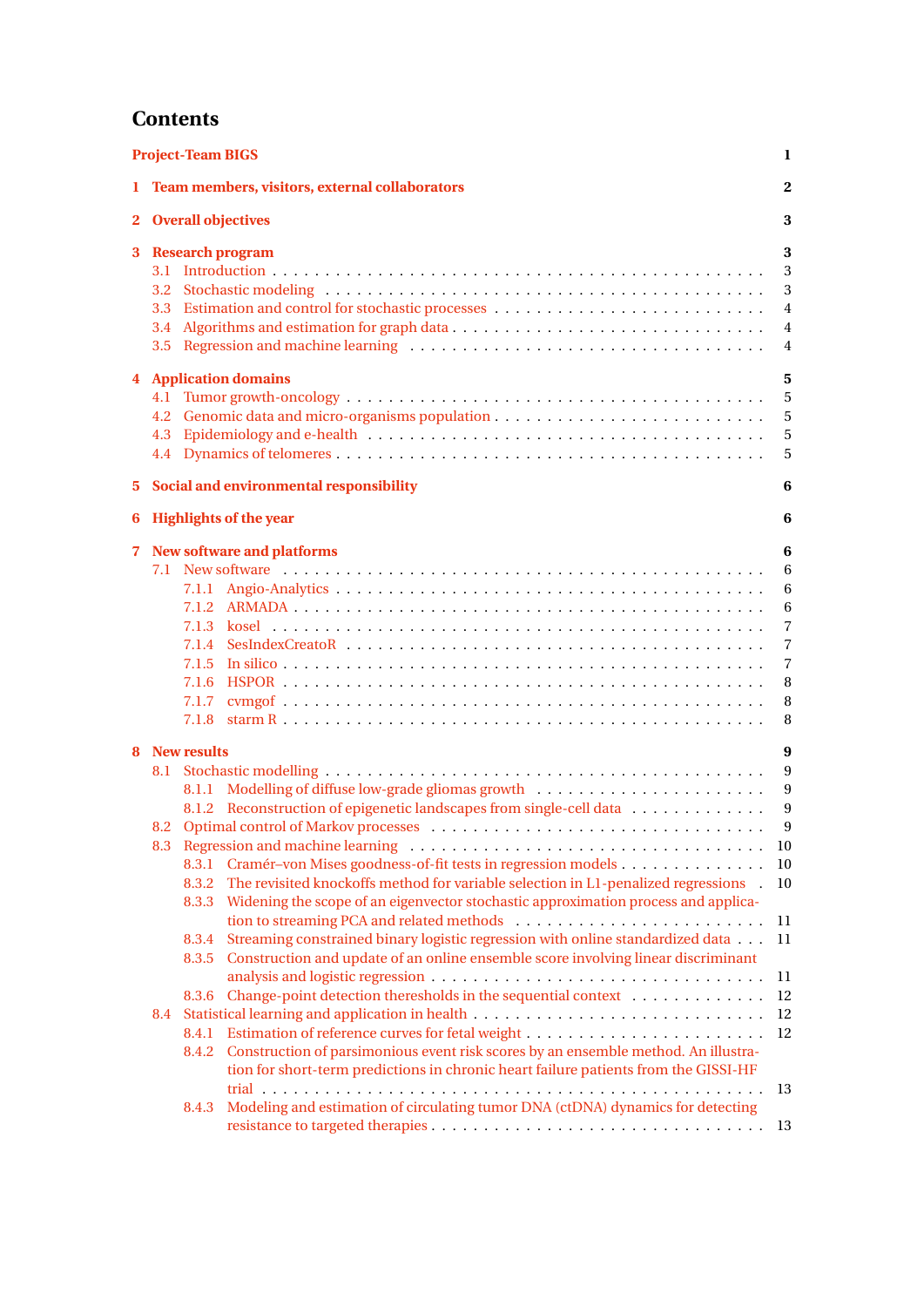| 8.4.4 A statistical methodology to select covariates in high-dimensional data under depen- |      |  |  |
|--------------------------------------------------------------------------------------------|------|--|--|
| dence. Application to the classification of genetic profiles in oncology                   | -13  |  |  |
| 8.4.5                                                                                      | -14  |  |  |
| 9 Bilateral contracts and grants with industry                                             | 14   |  |  |
|                                                                                            | 14   |  |  |
| <b>10 Partnerships and cooperations</b><br>14                                              |      |  |  |
|                                                                                            |      |  |  |
|                                                                                            |      |  |  |
|                                                                                            |      |  |  |
|                                                                                            |      |  |  |
|                                                                                            | - 15 |  |  |
|                                                                                            | -15  |  |  |
| <b>11 Dissemination</b><br>15                                                              |      |  |  |
|                                                                                            |      |  |  |
|                                                                                            |      |  |  |
|                                                                                            |      |  |  |
|                                                                                            |      |  |  |
|                                                                                            |      |  |  |
|                                                                                            |      |  |  |
|                                                                                            |      |  |  |
|                                                                                            |      |  |  |
|                                                                                            |      |  |  |
|                                                                                            |      |  |  |
|                                                                                            | -18  |  |  |
| <b>12 Scientific production</b><br>18                                                      |      |  |  |
|                                                                                            | -18  |  |  |
|                                                                                            |      |  |  |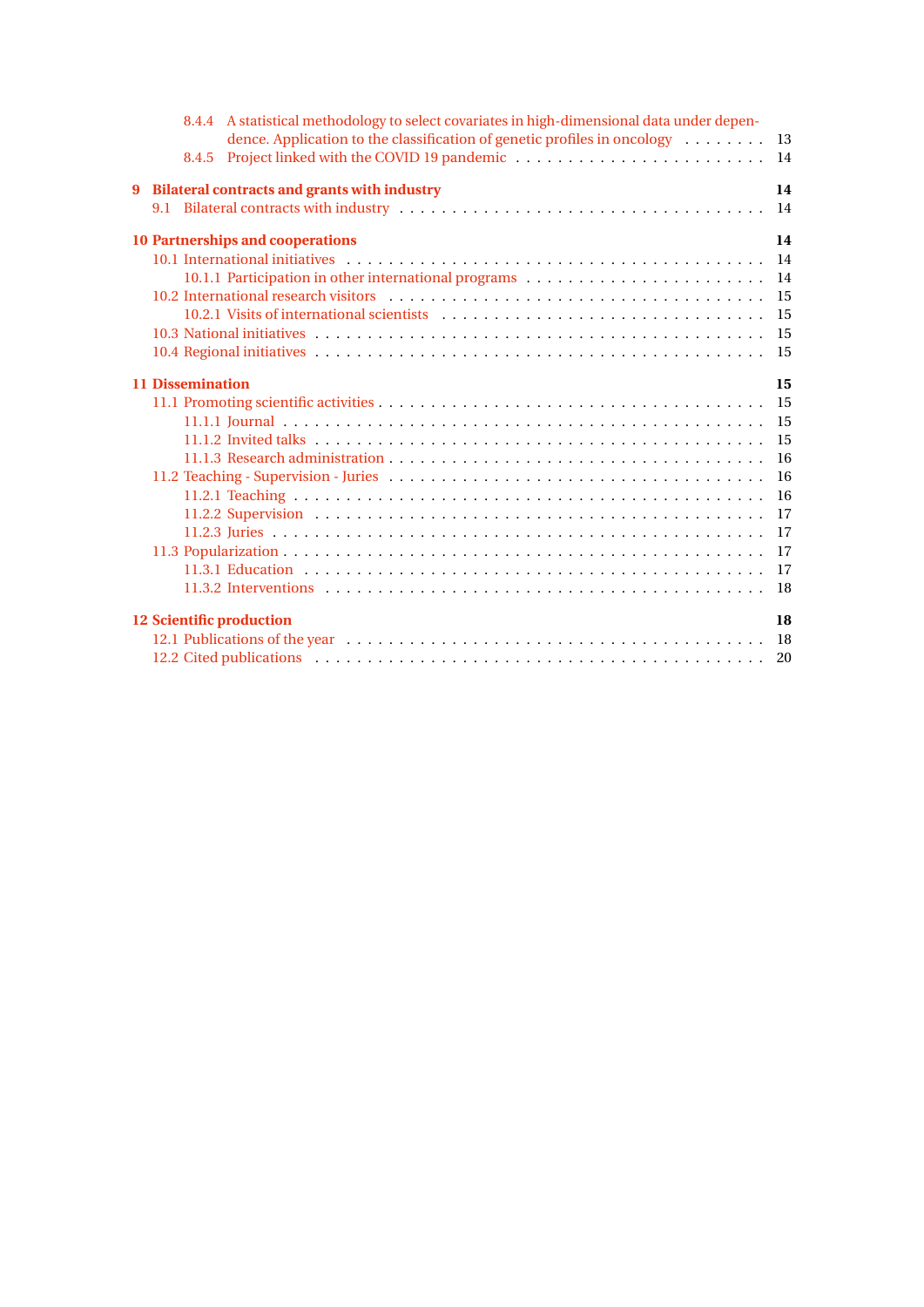## <span id="page-3-0"></span>**Project-Team BIGS**

*Creation of the Team: 2009 January 01, updated into Project-Team: 2011 January 01*

## **Keywords**

#### **[Computer sciences and digital sciences](https://raweb.inria.fr/rapportsactivite/RA2020/static/keywords/ComputerScienceandDigitalScience.html)**

- A3.1. Data
- A3.1.1. Modeling, representation
- A3.2. Knowledge
- A3.2.3. Inference
- A3.3. Data and knowledge analysis
- A3.3.1. On-line analytical processing
- A3.3.2. Data mining
- A3.3.3. Big data analysis
- A3.4.1. Supervised learning
- A3.4.2. Unsupervised learning
- A3.4.4. Optimization and learning
- A3.4.7. Kernel methods
- A6. Modeling, simulation and control
- A6.1. Methods in mathematical modeling
- A6.1.2. Stochastic Modeling
- A6.2. Scientific computing, Numerical Analysis & Optimization
- A6.2.3. Probabilistic methods
- A6.2.4. Statistical methods
- A6.4. Automatic control
- A6.4.2. Stochastic control

#### **[Other research topics and application domains](https://raweb.inria.fr/rapportsactivite/RA2020/static/keywords/OtherResearchTopicsandApplicationDomains.html)**

- B1. Life sciences
- B1.1. Biology
- B1.1.2. Molecular and cellular biology
- B1.1.10. Systems and synthetic biology
- B1.1.11. Plant Biology
- B2.2. Physiology and diseases
- B2.2.1. Cardiovascular and respiratory diseases
- B2.2.3. Cancer
- B2.3. Epidemiology
- B2.4. Therapies
- B5.5. Materials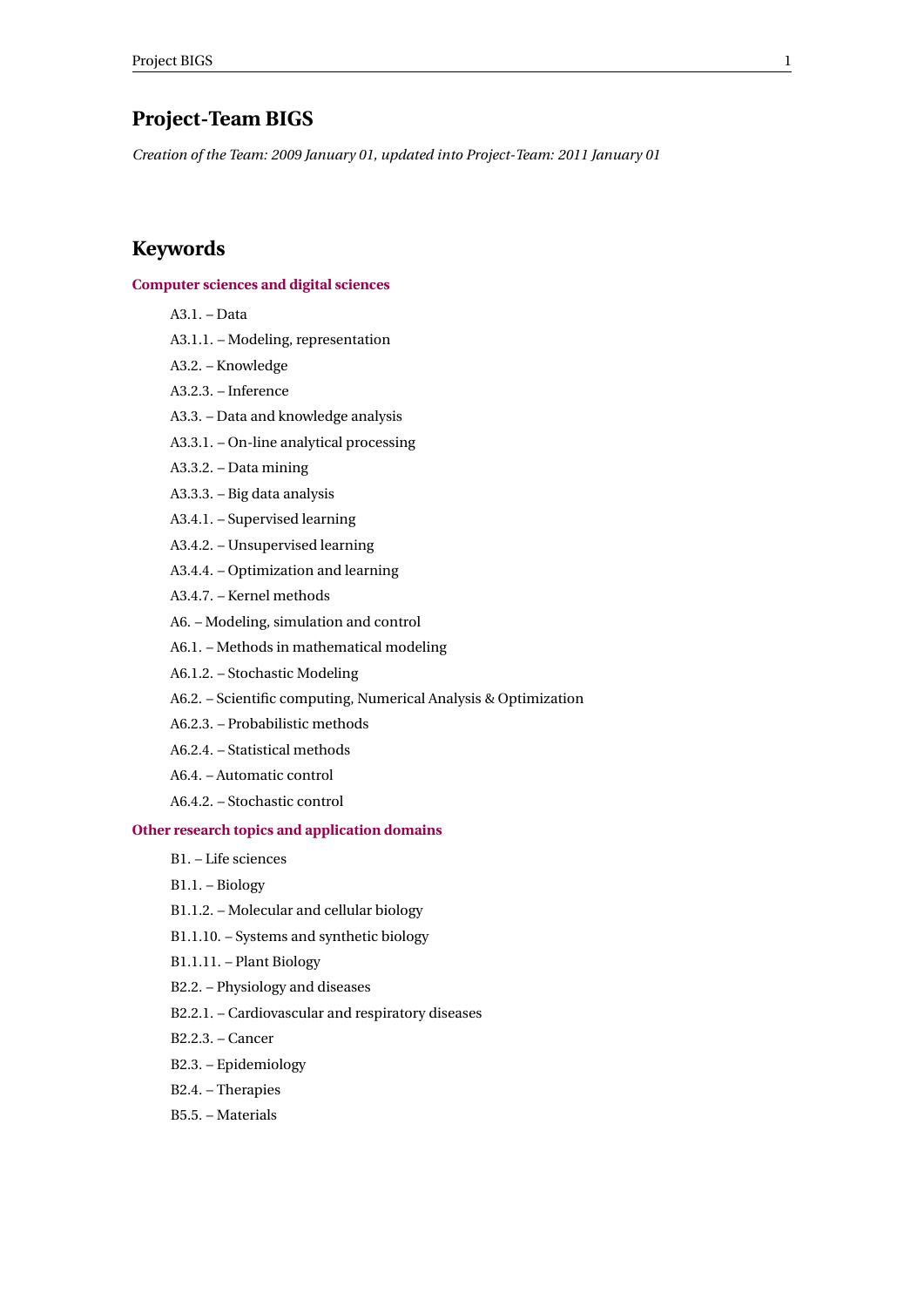## <span id="page-4-0"></span>**1 Team members, visitors, external collaborators**

#### **Research Scientists**

- Nicolas Champagnat [Inria, Senior Researcher, from Dec 2020, HDR]
- Coralie Fritsch [Inria, Researcher, from Dec 2020]
- Ulysse Herbach [Inria, Researcher]
- Bruno Scherrer [Inria, Researcher, HDR]

#### **Faculty Members**

- Anne Gégout Petit [Team leader, Univ de Lorraine, Professor, HDR]
- Thierry Bastogne [Univ de Lorraine, Professor, HDR]
- Sandie Ferrigno [Univ de Lorraine, Associate Professor]
- Sophie Mezieres [Univ de Lorraine, Associate Professor]
- Jean-Marie Monnez [Univ de Lorraine, Emeritus, HDR]
- Aurélie Muller-Gueudin [Univ de Lorraine, Associate Professor]
- Samy Tindel [Univ de Lorraine, Professor, HDR]
- Pierre Vallois [Univ de Lorraine, Professor, HDR]
- Denis Villemonais [Univ de Lorraine, Associate Professor, from Sep 2020, HDR]

#### **Post-Doctoral Fellows**

- Emma Horton [Université de Bath Angleterre, until Nov 2020]
- William Ocafrain [Inria, from Dec 2020]

## **PhD Students**

- Vincent Hass [Inria, from Dec 2020]
- Clémence Karmann [Univ de Lorraine, until Aug 2020]
- Rodolphe Loubaton [Univ de Lorraine, from Dec 2020]
- Nassim Sahki [Inria]
- Nino Vieillard [Google, CIFRE]
- Nicolás Zalduendo Vidal [Inria, from Dec 2020]

## **Technical Staff**

- Benoît Lalloué [Centre hospitalier universitaire de Nancy, Engineer]
- Nicolas Thorr [Inria, Engineer, from Dec 2020]

#### **Interns and Apprentices**

- Salma Aziz [Inria, from Aug 2020 until Sep 2020]
- Alfred Kamdem Tezanlekeu [Inria, from Sep 2020]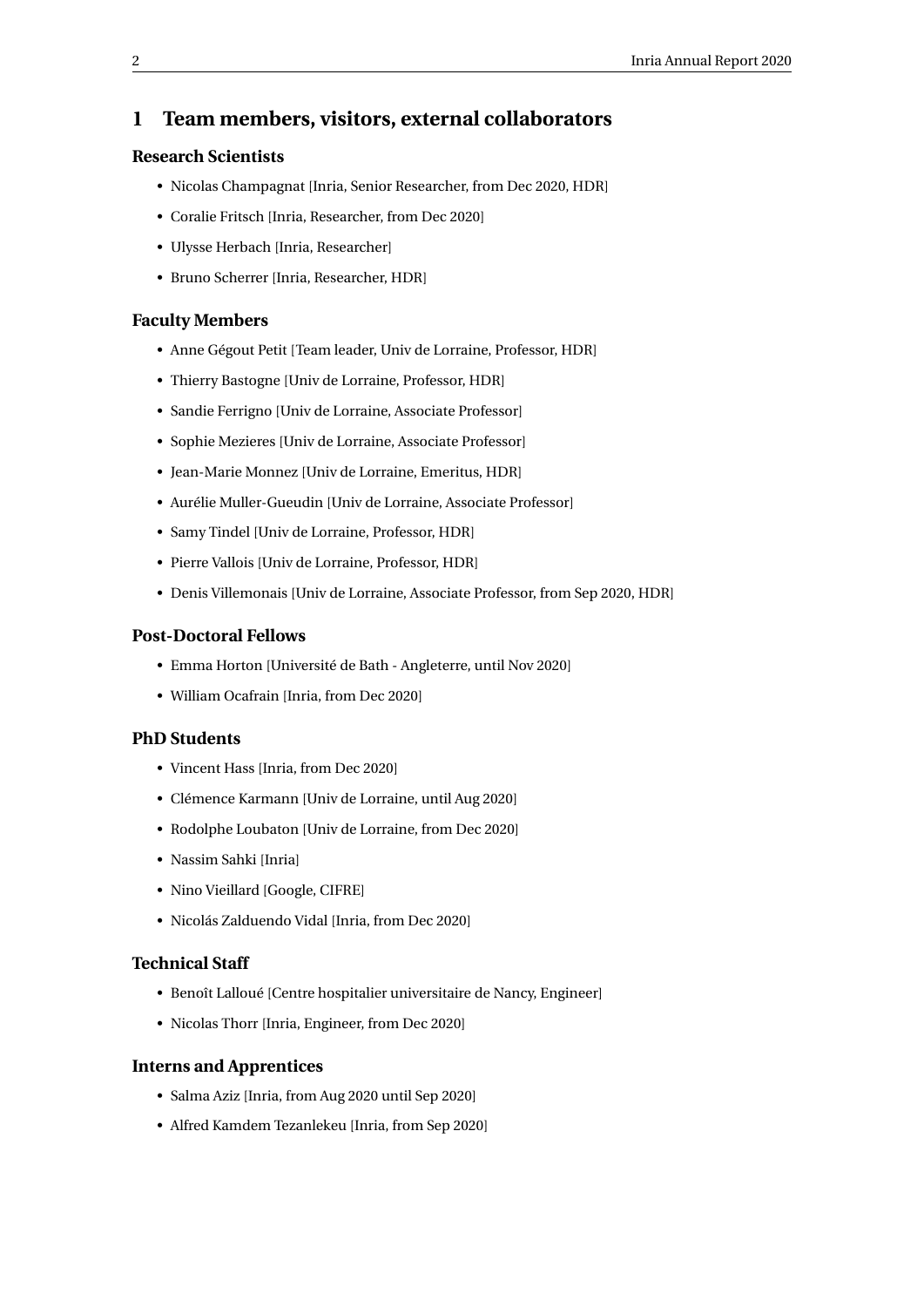#### **Administrative Assistant**

• Celine Cordier [Inria]

#### **External Collaborators**

- Céline Lacaux [Univ d'Avignon et des pays du Vaucluse, HDR]
- Lionel Lenôtre [Univ de Haute Alsace]

## <span id="page-5-0"></span>**2 Overall objectives**

BIGS is a joint team of Inria, CNRS and Université Lorraine, via the Institut Élie Cartan, UMR 7502 CNRS-UL laboratory in mathematics, of which Inria is a strong partner. One member of BIGS, T. Bastogne, comes from the Research Center of Automatic Control of Nancy (CRAN), with which BIGS has strong relations in the domain "Health-Biology-Signal". Our research is mainly focused on stochastic modeling and statistics but also aiming at a better understanding of biological systems. BIGS involves applied mathematicians whose research interests mainly concern probability and statistics. More precisely, our attention is directed on (1) stochastic modeling, (2) estimation and control for stochastic processes, (3) algorithms and estimation for graph data and (4) regression and machine learning. The main objective of BIGS is to exploit these skills in applied mathematics to provide a better understanding of issues arising in life sciences, with a special focus on (1) tumor growth, (2) photodynamic therapy, (3) population studies of genomic data and of micro-organisms genomics, (4) epidemiology and e-health.

## <span id="page-5-1"></span>**3 Research program**

#### <span id="page-5-2"></span>**3.1 Introduction**

We give here the main lines of our research that belongs to the domains of probability and statistics. For clarity, we made the choice to structure them in four items. Although this choice was not arbitrary, the outlines between these items are sometimes fuzzy because each of them deals with modeling and inference and they are all interconnected.

### <span id="page-5-3"></span>**3.2 Stochastic modeling**

Our aim is to propose relevant stochastic frameworks for the modeling and the understanding of biological systems. The stochastic processes are particularly suitable for this purpose. Among them, Markov chains give a first framework for the modeling of population of cells [\[72,](#page-24-0) [50\]](#page-23-0). Piecewise deterministic processes are non diffusion processes also frequently used in the biological context [\[40,](#page-23-1) [49,](#page-23-2) [42\]](#page-23-3). Among Markov model, we developed strong expertise about processes derived from Brownian motion and Stochastic Differential Equations [\[66,](#page-24-1) [48\]](#page-23-4). For instance, knowledge about Brownian or random walk excursions [\[73,](#page-24-2) [64\]](#page-24-3) helps to analyse genetic sequences and to develop inference about it. However, nature provides us with many examples of systems such that the observed signal has a given Hölder regularity, which does not correspond to the one we might expect from a system driven by ordinary Brownian motion.

This situation is commonly handled by noisy equations driven by Gaussian processes such as fractional Brownian motion of fractional fields. The basic aspects of these differential equations are now well understood, mainly thanks to the so-called rough paths tools [\[56\]](#page-24-4), but also invoking the Russo-Vallois integration techniques [\[65\]](#page-24-5). The specific issue of Volterra equations driven by fractional Brownian motion, which is central for the subdiffusion within proteins problem, is addressed in [\[41\]](#page-23-5). Many generalizations (Gaussian or not) of this model have been recently proposed for some Gaussian locally self-similar fields, or for some non-Gaussian models [\[53\]](#page-23-6), or for anisotropic models [\[37\]](#page-23-7).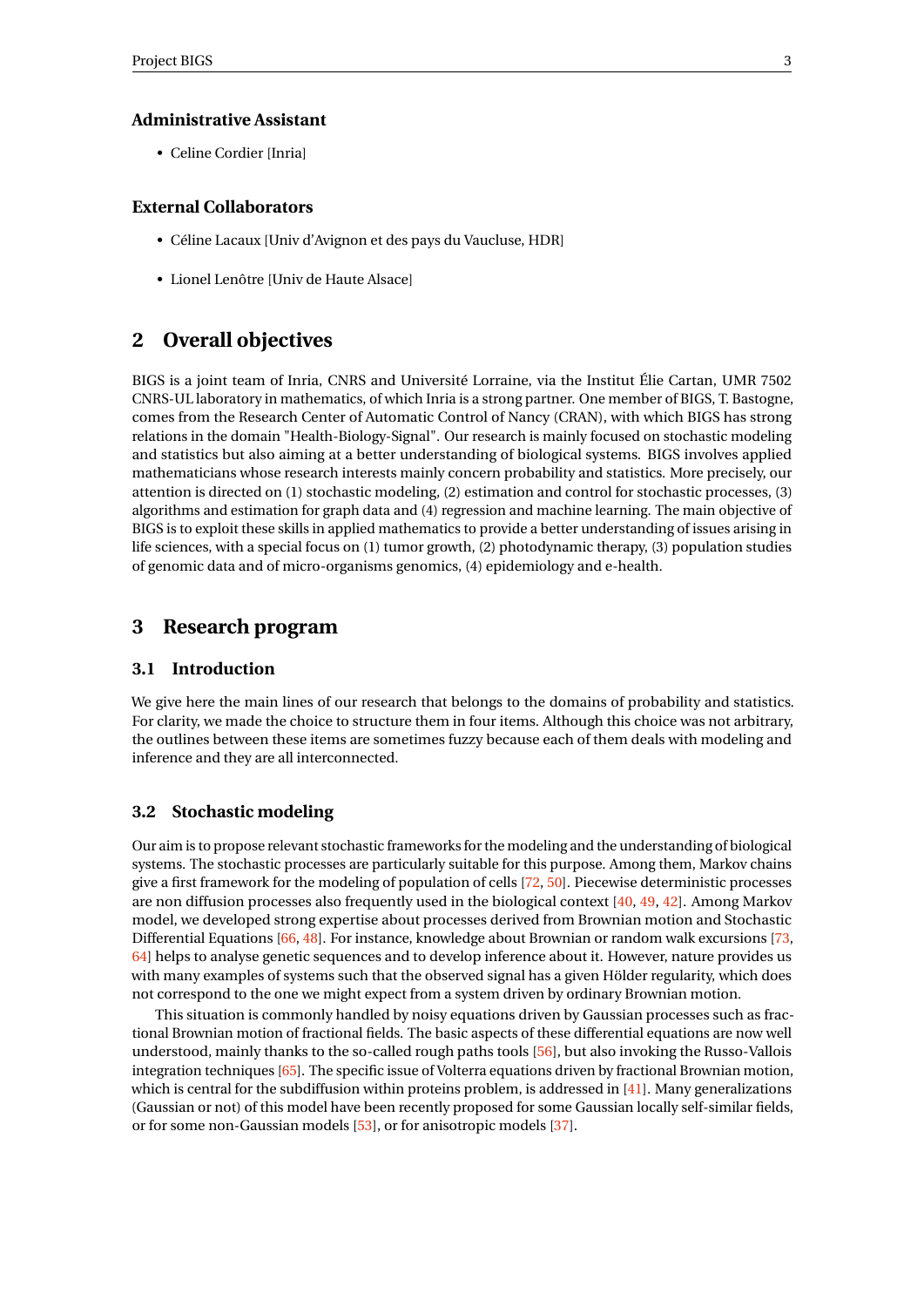#### <span id="page-6-0"></span>**3.3 Estimation and control for stochastic processes**

We develop inference about stochastic processes that we use for modeling. Control of stochastic processes is also a way to optimise administration (dose, frequency) of therapy.

There are many estimation techniques for diffusion processes or coefficients of fractional or multifractional Brownian motion according to a set of observations [\[52,](#page-23-8) [33,](#page-22-1) [39\]](#page-23-9). But, the inference problem for diffusions driven by a fractional Brownian motion is still in its infancy. Our team has a good expertise about inference of the jump rate and the kernel of Piecewise Deterministic Markov Processes (PDMP) [\[32,](#page-22-2) [29,](#page-22-3) [31,](#page-22-4) [30\]](#page-22-5). However, there are many directions to go further into. For instance, previous works made the assumption of a complete observation of jumps and mode, that is unrealistic in practice. We tackle the problem of inference of "Hidden PDMP". As an example, in pharmacokinetics modeling inference, we want to take into account for presence of timing noise and identification from longitudinal data. We have expertise on this subjects [\[34\]](#page-22-6), and we also used mixed models to estimate tumor growth [\[35\]](#page-23-10).

We consider the control of stochastic processes within the framework of Markov Decision Processes [\[63\]](#page-24-6) and their generalization known as multi-player stochastic games, with a particular focus on infinitehorizon problems. In this context, we are interested in the complexity analysis of standard algorithms, as well as the proposition and analysis of numerical approximate schemes for large problems in the spirit of [\[36\]](#page-23-11). Regarding complexity, a central topic of research is the analysis of the Policy Iteration algorithm, which has made significant progress in the last years [\[75,](#page-24-7) [62,](#page-24-8) [47,](#page-23-12) [68\]](#page-24-9), but is still not fully understood. For large problems, we have a long experience of sensitivity analysis of approximate dynamic programming algorithms for Markov Decision Processes [\[69,](#page-24-10) [71,](#page-24-11) [67,](#page-24-12) [55,](#page-23-13) [70\]](#page-24-13), and we currently investigate whether/how similar ideas may be adapted to multi-player stochastic games.

#### <span id="page-6-1"></span>**3.4 Algorithms and estimation for graph data**

A graph data structure consists of a set of nodes, together with a set of pairs of these nodes called edges. This type of data is frequently used in biology because they provide a mathematical representation of many concepts such as biological structures and networks of relationships in a population. Some attention has recently been focused in the group on modeling and inference for graph data.

Network inference is the process of making inference about the link between two variables taking into account the information about other variables. [\[74\]](#page-24-14) gives a very good introduction and many references about network inference and mining. Many methods are available to infer and test edges in Gaussian graphical models [\[74,](#page-24-14) [57,](#page-24-15) [45,](#page-23-14) [46\]](#page-23-15). However, when dealing with abundance data, because inflated zero data, we are far from gaussian assumption and we want to develop inference in this case.

Among graphs, trees play a special role because they offer a good model for many biological concepts, from RNA to phylogenetic trees through plant structures. Our research deals with several aspects of tree data. In particular, we work on statistical inference for this type of data under a given stochastic model. We also work on lossy compression of trees via directed acyclic graphs. These methods enable us to compute distances between tree data faster than from the original structures and with a high accuracy.

#### <span id="page-6-2"></span>**3.5 Regression and machine learning**

Regression models and machine learning aim at inferring statistical links between a variable of interest and covariates. In biological study, it is always important to develop adapted learning methods both in the context of *standard* data and also for data of high dimension (with sometimes few observations) and very massive or online data.

Many methods are available to estimate conditional quantiles and test dependencies [\[61,](#page-24-16) [51\]](#page-23-16). Among them we have developed nonparametric estimation by local analysis via kernel methods [\[43,](#page-23-17) [44\]](#page-23-18) and we want to study properties of this estimator in order to derive a measure of risk like confidence band and test. We study also many other regression models like survival analysis, spatio temporal models with covariates. Among the multiple regression models, we want to develop omnibus tests that examine several assumptions together.

Concerning the analysis of high dimensional data, our view on the topic relies on the *French data analysis school*, specifically on Factorial Analysis tools. In this context, stochastic approximation is an essential tool [\[54\]](#page-23-19), which allows one to approximate eigenvectors in a stepwise manner [\[59,](#page-24-17) [58,](#page-24-18) [60\]](#page-24-19).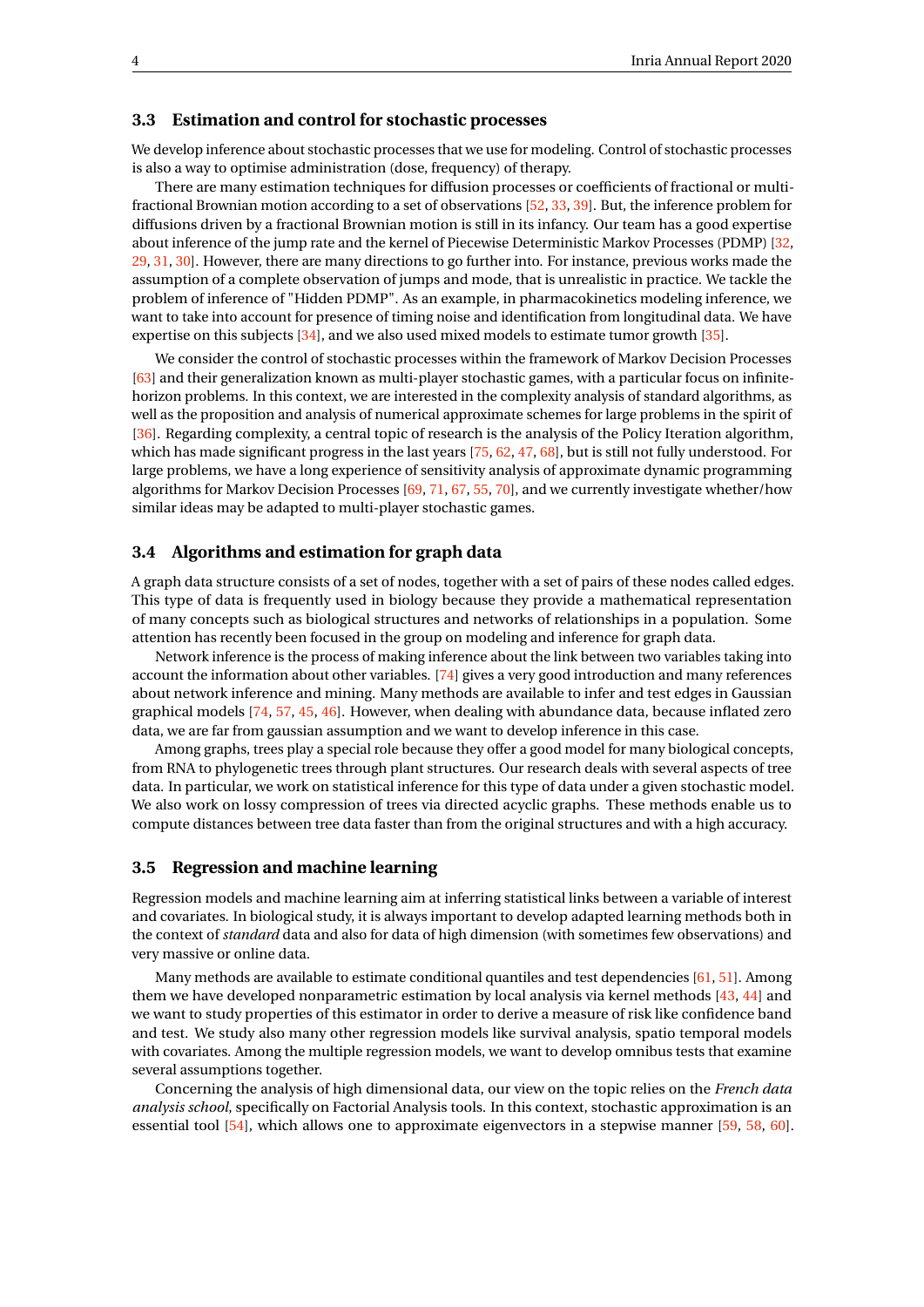BIGS aims at performing accurate classification or clustering by taking advantage of the possibility of updating the information "online" using stochastic approximation algorithms [\[38\]](#page-23-20). We focus on several incremental procedures for regression and data analysis like linear and logistic regressions and PCA (Principal Component Analysis).

We also focus on the biological context of high-throughput bioassays in which several hundreds or thousands of biological signals are measured for a posterior analysis. We have to account for the inter-individual variability within the modeling procedure. We aim at developing a new solution based on an ARX (Auto Regressive model with eXternal inputs) model structure using the EM (Expectation-Maximisation) algorithm for the estimation of the model parameters.

## <span id="page-7-0"></span>**4 Application domains**

## <span id="page-7-1"></span>**4.1 Tumor growth-oncology**

On this topic, we want to propose branching processes to model appearance of mutations in tumor through new collaborations with clinicians. The observed process is the "circulating DNA" (ctDNA). The final purpose is to use ctDNA as a early biomarker of the resistance to an immunotherapy treatment. It is the aim of the ITMO project. Another topic is the identification of dynamic network of expression. In the ongoing work on low-grade gliomas, a local database of 400 patients will be soon available to construct models. We plan to extend it through national and international collaborations (Montpellier CHU, Montreal CRHUM). Our aim is to build a decision-aid tool for personalised medicine. In the same context, there is a topic of clustering analysis of a brain cartography obtained by sensorial simulations during awake surgery.

## <span id="page-7-2"></span>**4.2 Genomic data and micro-organisms population**

Despite of his 'G' in the name of BIGS, Genetics is not central in the applications of the team. However, we want to contribute to a better understanding of the correlations between genes trough their expression data and of the genetic bases of drug response and disease. We have contributed to methods detecting proteomics and transcriptomics variables linked with the outcome of a treatment.

## <span id="page-7-3"></span>**4.3 Epidemiology and e-health**

We have many works to do in our ongoing projects in the context of personalized medicine with CHU Nancy. They deal with biomarkers research, prognostic value of quantitative variables and events, scoring, and adverse events. We also want to develop our expertise in rupture detection in a project with APHP (Assistance Publique Hôpitaux de Paris) for the detection of adverse events, earlier than the clinical signs and symptoms. The clinical relevance of predictive analytics is obvious for high-risk patients such as those with solid organ transplantation or severe chronic respiratory disease for instance. The main challenge is the rupture detection in multivariate and heterogeneous signals (for instance daily measures of electrocardiogram, body temperature, spirometry parameters, sleep duration, etc.). Other collaborations with clinicians concern foetopathology and we want to use our work on conditional distribution function to explain fetal and child growth. We have data from the "Service de foetopathologie et de placentologie" of the "Maternité Régionale Universitaire" (CHU Nancy).

## <span id="page-7-4"></span>**4.4 Dynamics of telomeres**

Telomeres are disposable buffers at the ends of chromosomes which are truncated during cell division; so that, over time, due to each cell division, the telomere ends become shorter. By this way, they are markers of aging. Through a collaboration with Pr A. Benetos, geriatrician at CHU Nancy, we recently obtained data on the distribution of the length of telomeres from blood cells. With members of Inria team TOSCA, we want to work in three connected directions: (1) refine methodology for the analysis of the available data; (2) propose a dynamical model for the lengths of telomeres and study its mathematical properties (long term behavior, quasi-stationarity, etc.); and (3) use these properties to develop new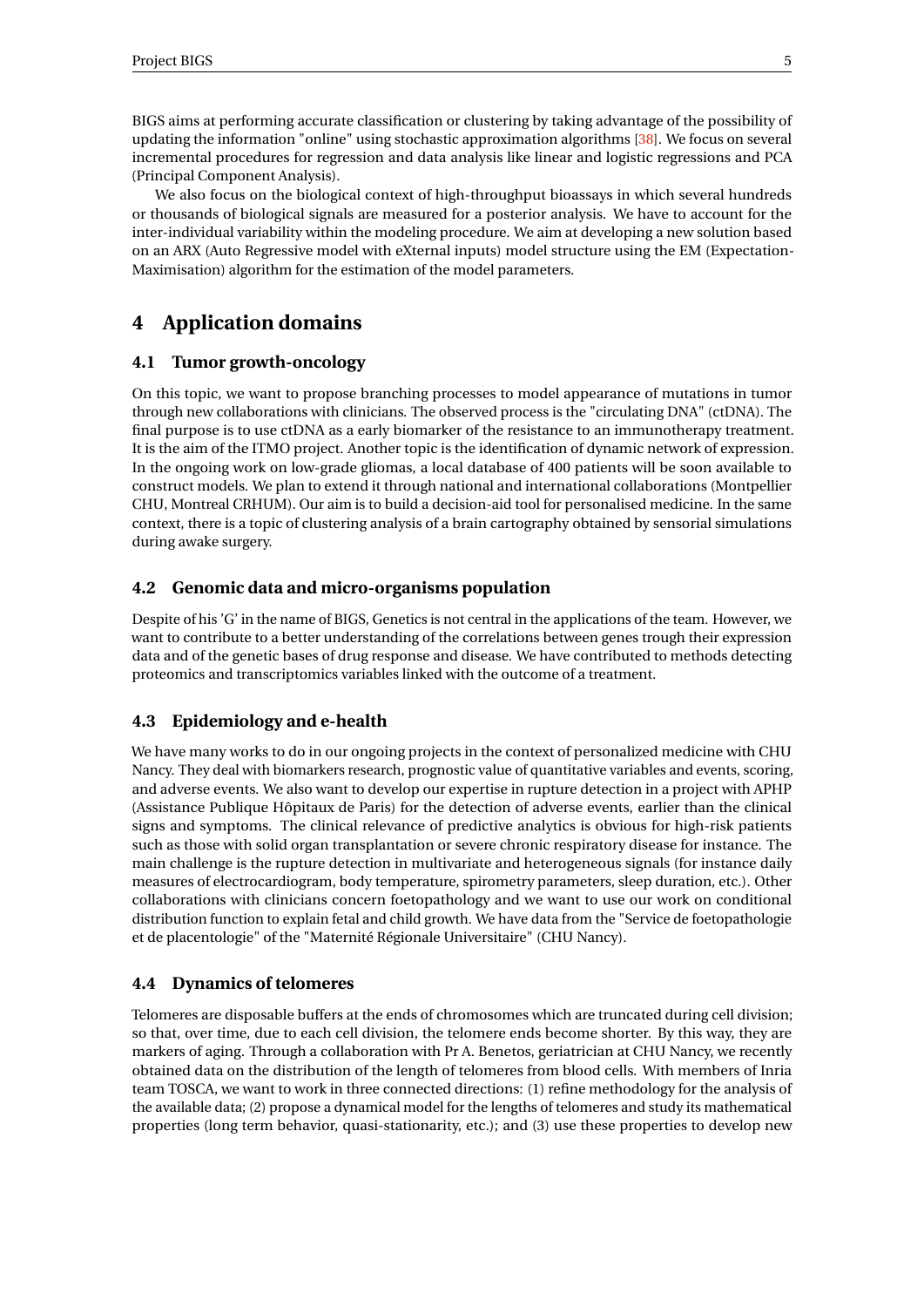statistical methods. A slot of postdoc position is already planned in the Lorraine Université d'Excellence, LUE project GEENAGE (managed by CHU Nancy).

## <span id="page-8-0"></span>**5 Social and environmental responsibility**

We followed Inria's recommendations to get involved in the fight against COVID 19. We responded to the WHO's encouragement, relayed by our mathematical colleagues at the national level, to conduct seroprevalence studies in randomly drawn samples of the population. This is the purpose of the COVAL study described in the results section, initiated by Pierre Vallois.

## <span id="page-8-1"></span>**6 Highlights of the year**

The highlight of the year is the merger between BIGS and the members of the former TOSCA team, specialised in modelling for biological sciences and medicine: Nicolas Champagnat, Coralie Fritsch, Denis Villemonais and their post-doc and PhD students. The other highlights of the year are, unsurprisingly, those of the pandemic: most of our teachers devoted a lot of time to distance learning. Other researchers, especially PhD students, suffered from the lack of contacts and meetings. Part of the team was involved in supervising a seroprevalence study. Thanks to the quality of the collaboration with hospital doctors in this study, we are now involved in modelling the amount of coronavirus in wastewater in order to predict the number of hospital admissions.

## <span id="page-8-2"></span>**7 New software and platforms**

#### <span id="page-8-3"></span>**7.1 New software**

#### <span id="page-8-4"></span>**7.1.1 Angio-Analytics**

**Keywords:** Health, Cancer, Biomedical imaging

- **Scientific Description:** This tool allows the pharmacodynamic characterization of anti-vascular effects in anti-cancer treatments. It uses time series of in vivo images provided by intra-vital microscopy. Such in vivo images are obtained owing to skinfold chambers placed on mice skin. The automatized analysis is split up into two steps that were completely performed separately and manually before. The first steps corresponds to image processing to identify characteristics of the vascular network. The last step is the system identification of the pharmacodynamic response and the statistical analysis of the model parameters.
- **Functional Description:** Angio-Analytics allows the pharmacodynamic characterization of anti-vascular effects in anti-cancer treatments.

**Contact:** Thierry Bastogne

**Participant:** Thierry Bastogne

#### <span id="page-8-5"></span>**7.1.2 ARMADA**

**Name:** A Statistical Methodology to Select Covariates in High-Dimensional Data under Dependence

- **Keywords:** Biostatistics, Aggregated methods, High Dimensional Data, Personalized medicine, Variable selection
- **Functional Description:** Two steps variable selection procedure in a context of high-dimensional dependent data but few observations. First step is dedicated to eliminate dependence between variables (clustering of variables, followed by factor analysis inside each cluster). Second step is a variable selection using by aggregation of adapted methods. <https://hal.archives-ouvertes.fr/hal-02173568>

**News of the Year:** This package is a new one.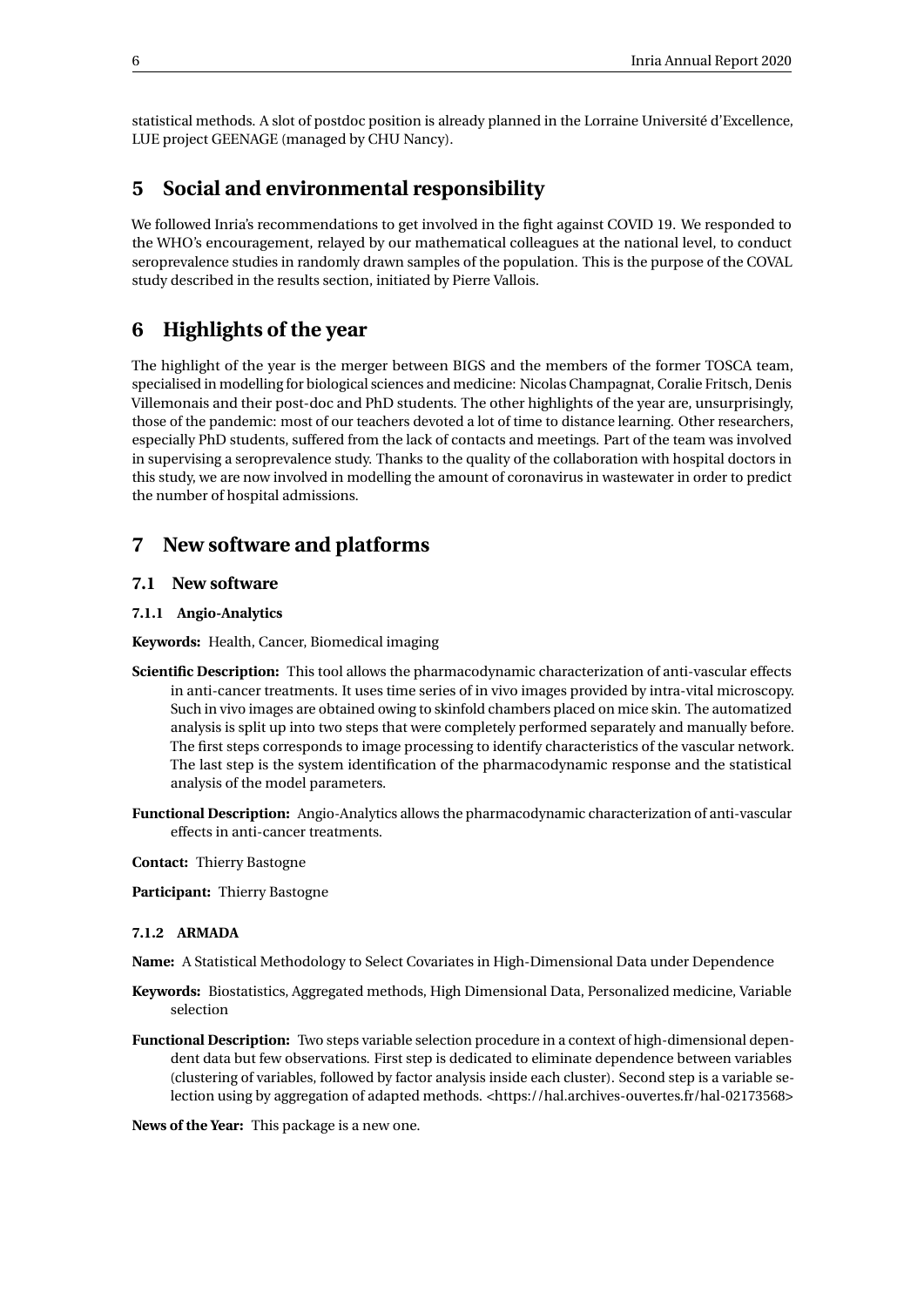#### **URL:** <https://cran.r-project.org/web/packages/armada/>

**Publication:** [hal-02363338](https://hal.inria.fr/hal-02363338)

**Contacts:** Aurélie Muller, Anne Gégout-Petit

**Participants:** Aurélie Muller, Anne Gégout-Petit

<span id="page-9-0"></span>**7.1.3 kosel**

**Name:** Variable Selection by Revisited Knockoffs Procedures

**Keywords:** Variable selection, Regression

**Functional Description:** Performs variable selection for many types of L1-regularised regressions using the revisited knockoffs procedure. This procedure uses a matrix of knockoffs of the covariates independent from the response variable Y. The idea is to determine if a covariate belongs to the model depending on whether it enters the model before or after its knockoff. The procedure suits for a wide range of regressions with various types of response variables. Regression models available are exported from the R packages 'glmnet' and 'ordinalNet'. Based on the paper linked to via the URL below: Gegout A., Gueudin A., Karmann C. (2019) <arXiv:1907.03153>

**News of the Year:** This package is a new one.

**URL:** <https://cran.r-project.org/web/packages/kosel/kosel.pdf>

**Publication:** [hal-01799914](https://hal.inria.fr/hal-01799914)

**Contacts:** Clémence Karmann, Aurélie Muller

**Participants:** Clémence Karmann, Aurélie Muller, Anne Gégout-Petit

#### <span id="page-9-1"></span>**7.1.4 SesIndexCreatoR**

**Functional Description:** This package allows computing and visualizing socioeconomic indices and categories distributions from datasets of socioeconomic variables (These tools were developed as part of the EquitArea Project, a public health program).

**URL:** [http://www.equitarea.org/documents/packages\\_1.0-0/](http://www.equitarea.org/documents/packages_1.0-0/)

**Contact:** Benoît Lalloué

**Participants:** Benoît Lalloué, Jean-Marie Monnez, Nolwenn Le Meur, Severine Deguen

#### <span id="page-9-2"></span>**7.1.5 In silico**

**Name:** In silico design of nanoparticles for the treatment of cancers by enhanced radiotherapy

**Keywords:** Bioinformatics, Cancer, Drug development

**Functional Description:** To speed up the preclinical development of medical engineered nanomaterials, we have designed an integrated computing platform dedicated to the virtual screening of nanostructured materials activated by X-ray making it possible to select nano-objects presenting interesting medical properties faster. The main advantage of this in silico design approach is to virtually screen a lot of possible formulations and to rapidly select the most promising ones. The platform can currently handle the accelerated design of radiation therapy enhancing nanoparticles and medical imaging nano-sized contrast agents as well as the comparison between nano-objects and the optimization of existing materials.

**Contact:** Thierry Bastogne

**Participant:** Thierry Bastogne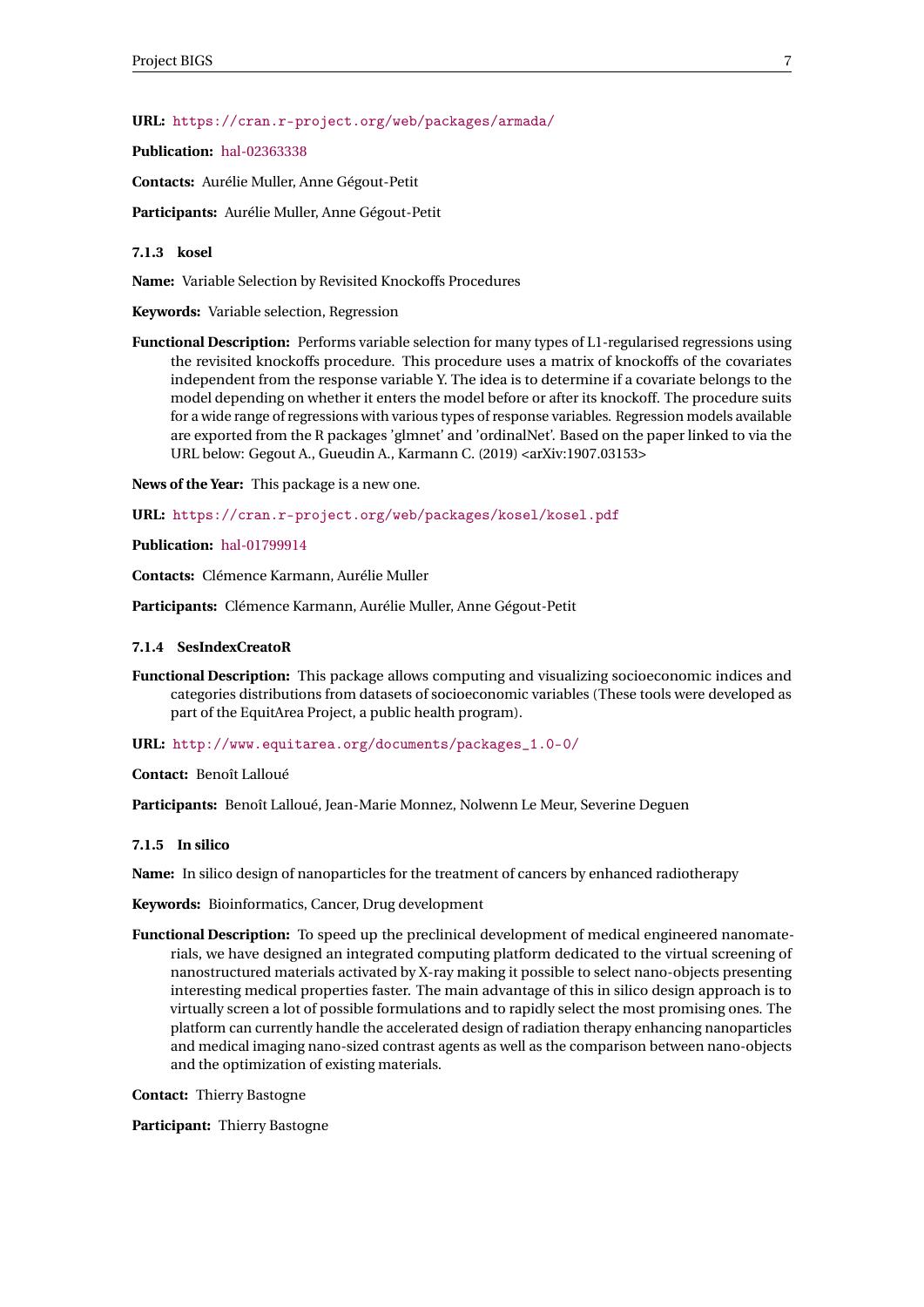#### <span id="page-10-0"></span>**7.1.6 HSPOR**

**Name:** Hidden Smooth Polynomial Regression for Rupture Detection

**Keywords:** Polynomial regression, Rupture detection

**Functional Description:** Several functions that allow by different methods to infer a piecewise polynomial regression model under regularity constraints, namely continuity or differentiability of the link function. The implemented functions are either specific to data with two regimes, or generic for any number of regimes, which can be given by the user or learned by the algorithm.

**News of the Year:** This package is a new one

**URL:** <https://cran.r-project.org/web/packages/HSPOR/>

**Contact:** Florine Greciet

**Participants:** Florine Greciet, Romain Azais, Anne Gégout-Petit

#### <span id="page-10-1"></span>**7.1.7 cvmgof**

**Keywords:** Regression, Test, Estimators

- **Scientific Description:** Many goodness-of-fit tests have been developed to assess the different assumptions of a (possibly heteroscedastic) regression model. Most of them are "directional" in that they detect departures from a given assumption of the model. Other tests are "global" (or "omnibus") in that they assess whether a model fits a dataset on all its assumptions. cvmgof focuses on the task of choosing the structural part of the regression function because it contains easily interpretable information about the studied relationship. It implements 2 nonparametric "directional" tests and one nonparametric "global" test, all based on generalizations of the Cramer-von Mises statistic.
- **Functional Description:** cvmgof is an R library devoted to Cramer-von Mises goodness-of-fit tests. It implements three nonparametric statistical methods based on Cramer-von Mises statistics to estimate and test a regression model.
- **News of the Year:** New version available on CRAN website since Jan 11 2021 Preprint available on HAL since Jan 7 2021

**URL:** <https://cran.r-project.org/web/packages/cvmgof/index.html>

**Publication:** [hal-03101612v1](https://hal.inria.fr/hal-03101612v1)

**Contacts:** Sandie Ferrigno, Romain Azais

**Participants:** Sandie Ferrigno, Marie-José Martinez, Romain Azais

#### <span id="page-10-2"></span>**7.1.8 starm R**

**Name:** Spatio-Temporal Autologistic Regression Model, package R

**Keywords:** Spatio-temporal, Autologistic model

**Functional Description:** Estimation and model selection of the two-time centered autologistic regression model based on Gegout-Petit A., Guerin-Dubrana L., Li S. "A new centered spatio-temporal autologistic regression model. Application to local spread of plant diseases." 2019 <arXiv:1811.06782>. Application for the spatio-temporal modelling of the spread of a disease on a grid over time.

**Contact:** Anne Gégout-Petit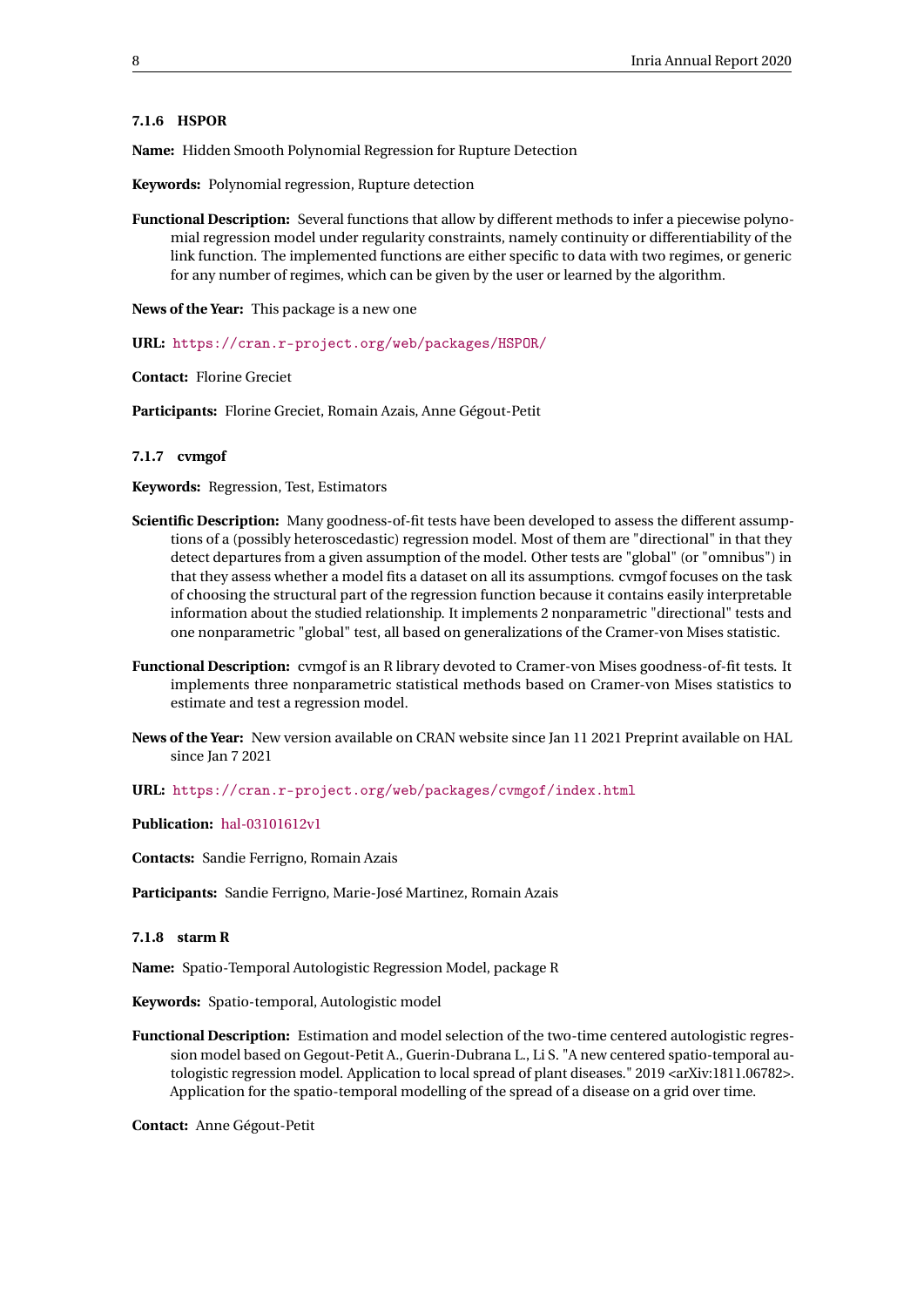## <span id="page-11-0"></span>**8 New results**

#### <span id="page-11-1"></span>**8.1 Stochastic modelling**

**Participants** Anne Gégout-Petit, Ulysse Herbach, Sophie Wantz-Mézières, Pierre Vallois.

#### <span id="page-11-2"></span>**8.1.1 Modelling of diffuse low-grade gliomas growth**

We are continuing our research on the modelling of the growth of low grade diffuse gliomas. We propose an original MRI-based method to quantify gliomas brain infiltration, easy to implement and to interpret for Neuro-oncologists. The aim is to guide the treatment strategy in giving functional information using only anatomical knowlege and conventional MRI sequences. This work has been the subject of a conference paper [\[15\]](#page-21-0).

A retrospective survival study over 35 years follow-up has been done [\[9\]](#page-20-3).

#### <span id="page-11-3"></span>**8.1.2 Reconstruction of epigenetic landscapes from single-cell data**

The aim is to better understand how living cells make decisions (e.g., differentiation of a stem cell into a particular specialized type), seeing decision-making as an emergent property of an underlying complex molecular network. Indeed, it is now proven that cells react probabilistically to their environment: cell types do not correspond to fixed states, but rather to "potential wells" of a certain energy landscape (representing the energy of the possible states of the cell) that we are trying to reconstruct. A first paper proposing a reconstruction method has been submitted [\[24\]](#page-22-7) in the framework of an international collaboration (USA, Switzerland, France). Another paper is about to be submitted, dealing more specifically with the inference of the underlying networks.

*Joint work with Nan Papili Gao (ETH Zurich), Olivier Gandrillon (ENS Lyon), András Páldi (EPHE, Paris), and Rudiyanto Gunawan (University at Buffalo, New York)*

#### <span id="page-11-4"></span>**8.2 Optimal control of Markov processes**

**Participants** Bruno Scherrer, Nino Vieillard.

In [\[13\]](#page-21-1), we adapt the optimization's concept of momentum to reinforcement learning. Seeing the state-action value functions as an analog to the gradients in optimization, we interpret momentum as an average of consecutive q-functions. We derive Momentum Value Iteration (MoVI), a variation of Value iteration that incorporates this momentum idea. Our analysis shows that this allows MoVI to average errors over successive iterations. We show that the proposed approach can be readily extended to deep learning. Specifically, we propose a simple improvement on DQN based on MoVI, and experiment it on Atari games. This work has been published in the AISTATS conference.

Recent Reinforcement Learning (RL) algorithms making use of Kullback-Leibler (KL) regularization as a core component have shown outstanding performance. Yet, only little is understood theoretically about why KL regularization helps, so far. In  $[12]$ , we study KL regularization within an approximate value iteration scheme and show that it implicitly averages q-values. Leveraging this insight, we provide a very strong performance bound, the very first to combine two desirable aspects: a linear dependency to the horizon (instead of quadratic) and an error propagation term involving an averaging effect of the estimation errors (instead of an accumulation effect). We also study the more general case of an additional entropy regularizer. The resulting abstract scheme encompasses many existing RL algorithms. Some of our assumptions do not hold with neural networks, so we complement this theoretical analysis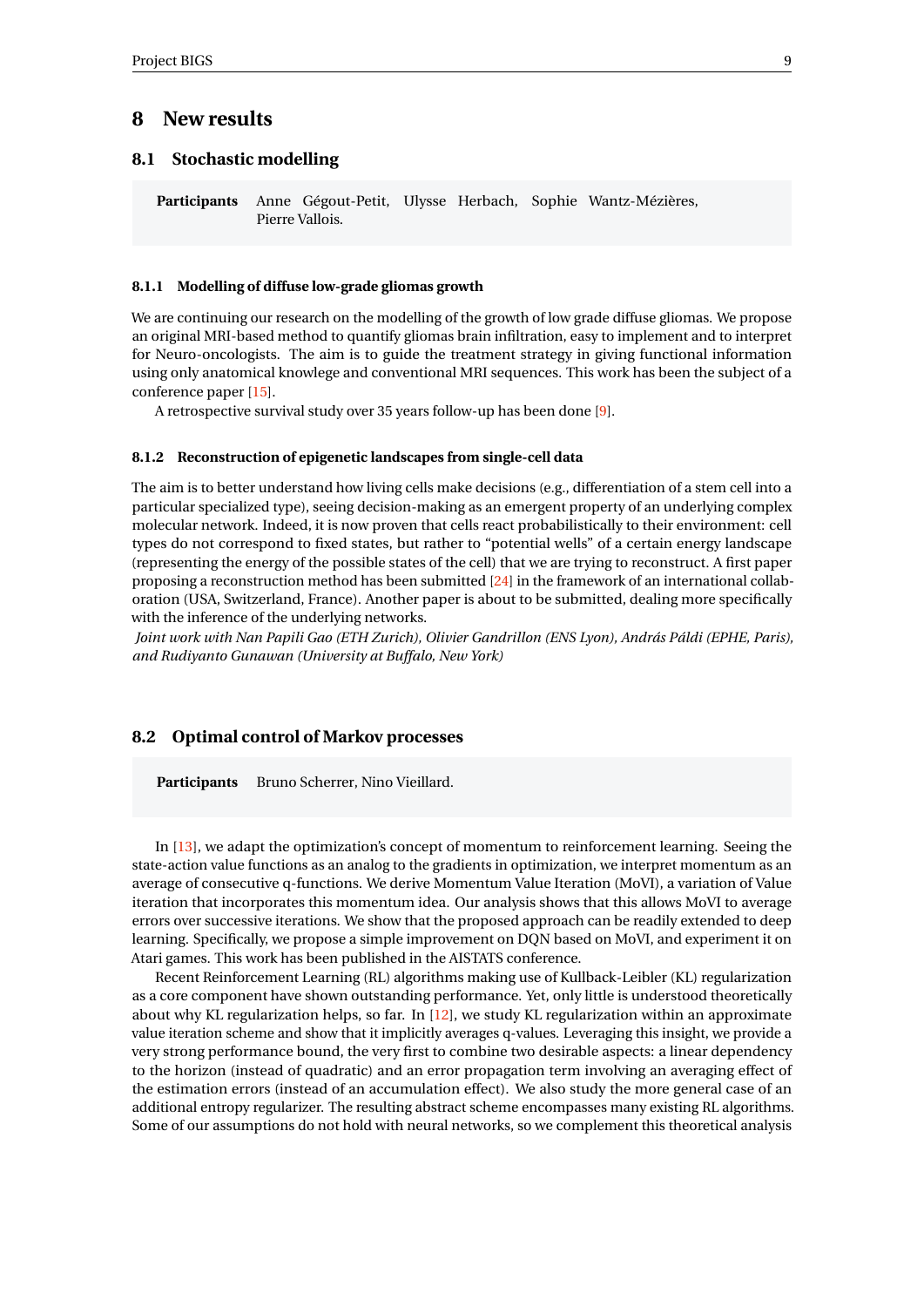with an extensive empirical study. This work has been accepted to the Neurips conference and selected for oral presentation (selection rate: 1.1% of all submissions) *Joint work with Matthieu Geist, Olivier Pietquin, Rémi Munos and Tadashi Kozuno (Google Brain Paris).*

#### <span id="page-12-0"></span>**8.3 Regression and machine learning**

**Participants** Thierry Bastogne, Sandie Ferrigno, Anne Gégout-Petit, Clémence Karmann, Benoît Lalloué, Jean-Marie Monnez, Pauline Guyot, Aurélie Gueudin, Clémence Karmann, Sophie Wantz-Mézières.

#### <span id="page-12-1"></span>**8.3.1 Cramér–von Mises goodness-of-fit tests in regression models**

Many goodness-of-fit tests have been developed to assess the different assumptions of a (possibly heteroscedastic) regression model. Most of them are 'directional' in that they detect departures from a given assumption of the model. Other tests are 'global' (or 'omnibus') in that they assess whether a model fits a dataset on all its assumptions. We focus on the task of choosing the structural part of the regression function because it contains easily interpretable information about the studied relationship. We consider 2 nonparametric 'directional' tests and one nonparametric 'global' test, all based on generalizations of the Cramér–von Mises statistic.

To perform these goodness-of-fit tests, we develop the R package cvmgof ([https://hal.archives](https://hal.archives-ouvertes.fr/hal-02014516) [-ouvertes.fr/hal-02014516](https://hal.archives-ouvertes.fr/hal-02014516)), an easy-to-use tool for practitioners, available from the Comprehensive R Archive Network (<https://CRAN.R-project.org/package=cvmgof>). The use of the library is illustrated through a tutorial on real data and simulation studies are carried out in order to show how the package can be exploited to compare the 3 implemented tests. The practitioner can also easily compare the test procedures with different kernel functions, bootstrap distributions, numbers of bootstrap replicates, or bandwidths. A first article [\[22\]](#page-22-8) has been submitted on this work.

To complete this work, it would be interesting to assess the other assumptions of a regression model such as the functional form of the variance or the additivity of the random error term. It should be noted that this can already be done using Ducharme and Ferrigno test implemented in cvmgof since it is a global test. However, it would be relevant to compare the results obtained from Ducharme and Ferrigno test with the ones obtained from other directional tests, especially developed to assess one of these specific assumptions. The implementation of these directional tests would enrich cvmgof package and offer a complete easy-to-use tool for validating regression models. Moreover, the assessment of the overall validity of the model when using several directional tests could be compared with that done when using only a global test. In particular, the well-known problem of multiple testing could be discussed by comparing the results obtained from multiple test procedures with those obtained when using a global test strategy. Another perspective of this work would be to develop a similar tool for other statistical models widely used in practice such as generalized linear models.

*Join work with Romain Azaïs (INRIA, ENS Lyon) and Marie-José Martinez (LJK, Université Grenoble Alpes).*

#### <span id="page-12-2"></span>**8.3.2 The revisited knockoffs method for variable selection in L1-penalized regressions**

We consider the problem of variable selection in regression models. In particular, we are interested in selecting explanatory covariates linked with the response variable and we want to determine which covariates are relevant, that is which covariates are involved in the model. In this framework, we deal with L1-penalized regression models. To handle the choice of the penalty parameter to perform variable selection, we develop a new method based on the knockoffs idea. This revisited knockoffs method is general, suitable for a wide range of regressions with various types of response variables. Besides, it also works when the number of observations is smaller than the number of covariates and gives an order of importance of the covariates. Finally, we provide many experimental results to corroborate our method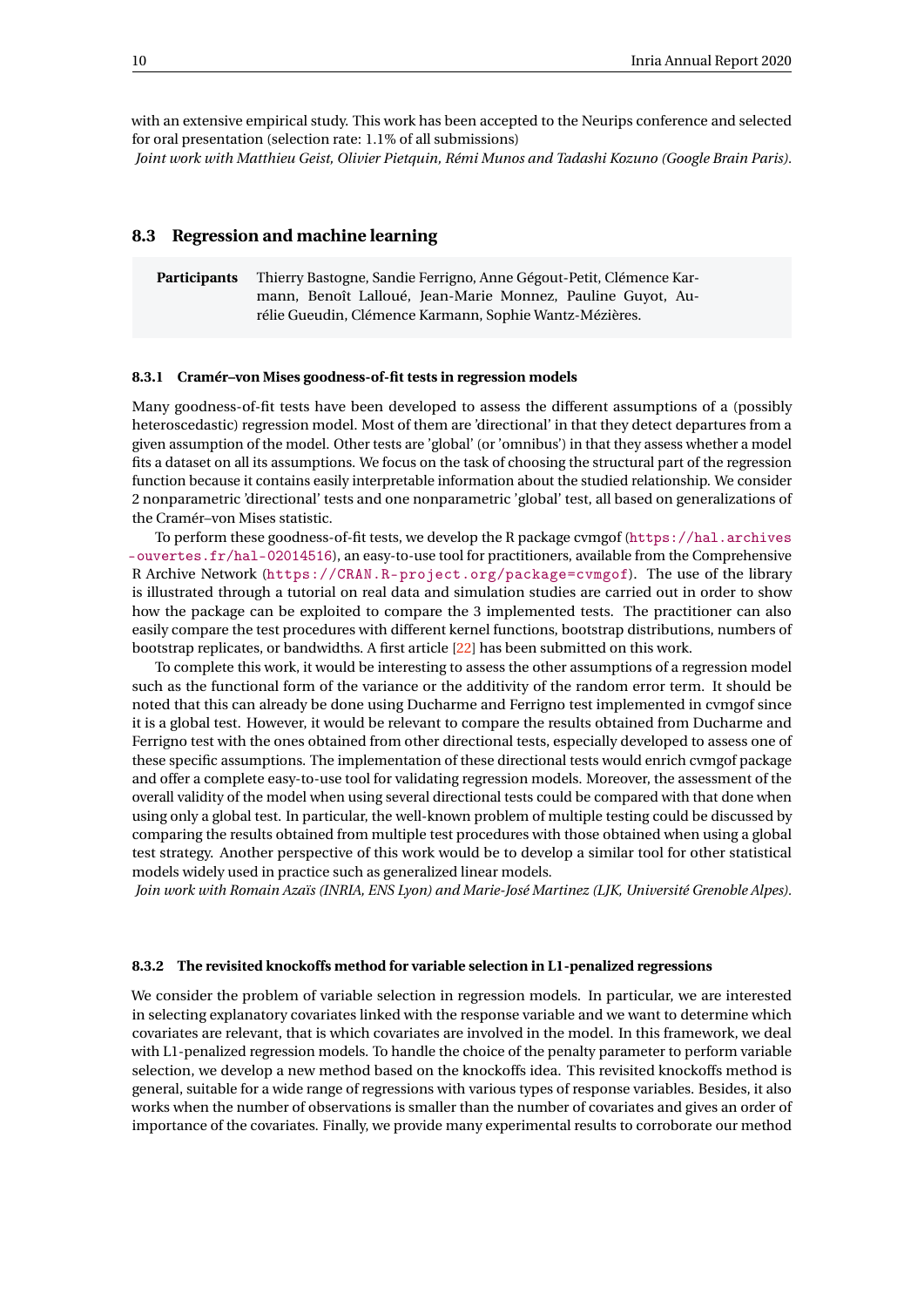and compare it with other variable selection methods. This work is published in [\[5\]](#page-20-4) and is implemented in package 'kosel'.

The next subsections are dedicated to online data analysis

#### <span id="page-13-0"></span>**8.3.3 Widening the scope of an eigenvector stochastic approximation process and application to streaming PCA and related methods**

Accepted in Journal of Multivariate Analysis in October 2020 [\[8\]](#page-20-5).

We prove the almost sure convergence of processes of Oja type to eigenvectors of the expectation of a random matrix while relaxing the i.i.d. assumptions on the observed random matrices. As an application of this generalization, we can perform the online PCA of a random vector Z when there is a data stream of i.i.d. observations of Z, even when both the metric used M and the expectation of Z are unknown and estimated online. Moreover, in order to update the stochastic approximation process at each step we are no more bound to using only a data mini-batch of observations of Z, but we can use all the previous observations up to the current step without storing them. This is useful not only when dealing with streaming data but also with Big Data as on can process it sequentially as a data stream. In addition, the general framework of this process, unlike other algorithms in the literature, covers also the case of factorial methods related to PCA.

*In collaboration with A. Skiredj.*

#### <span id="page-13-1"></span>**8.3.4 Streaming constrained binary logistic regression with online standardized data**

Accepted in "Journal of Applied Statistics" in December 2020 [\[7\]](#page-20-6).

Online learning is a method for analyzing very large datasets ("big data") as well as data streams. In this article, we consider the case of constrained binary logistic regression and show the interest of using processes with an online standardization of the data, in particular to avoid numerical explosions or to allow the use of shrinkage methods. We prove the almost sure convergence of such a process and propose using a piecewise constant step-size such that the latter does not decrease too quickly and does not reduce the speed of convergence. We compare twenty-four stochastic approximation processes with raw or online standardized data on five real or simulated datasets. Results show that, unlike processes with raw data, processes with online standardized data can prevent numerical explosions and yield the best results.

*In collaboration with E. Albuisson.*

#### <span id="page-13-2"></span>**8.3.5 Construction and update of an online ensemble score involving linear discriminant analysis and logistic regression**

#### Submitted in Februray 2021 [\[26\]](#page-22-9), [\[20\]](#page-21-3).

The present aim is to update, upon arrival of new learning data, the parameters of a score constructed with an ensemble method involving linear discriminant analysis and logistic regression in an online setting, without the need to store all of the previously obtained data. Poisson bootstrap and stochastic approximation processes were used with online standardized data to avoid numerical explosions, the convergence of which has been established theoretically. This empirical convergence of online ensemble scores to a reference "batch" score was studied on five different datasets from which data streams were simulated, comparing six different processes to construct the online scores. For each score, 50 replications using a total of 10*N* observations (*N* being the size of the dataset) were performed to assess the convergence and the stability of the method, computing the mean and standard deviation of a convergence criterion. A complementary study using 100*N* observations was also performed. The best processes were averaged processes using online standardized data and a piecewise constant step-size.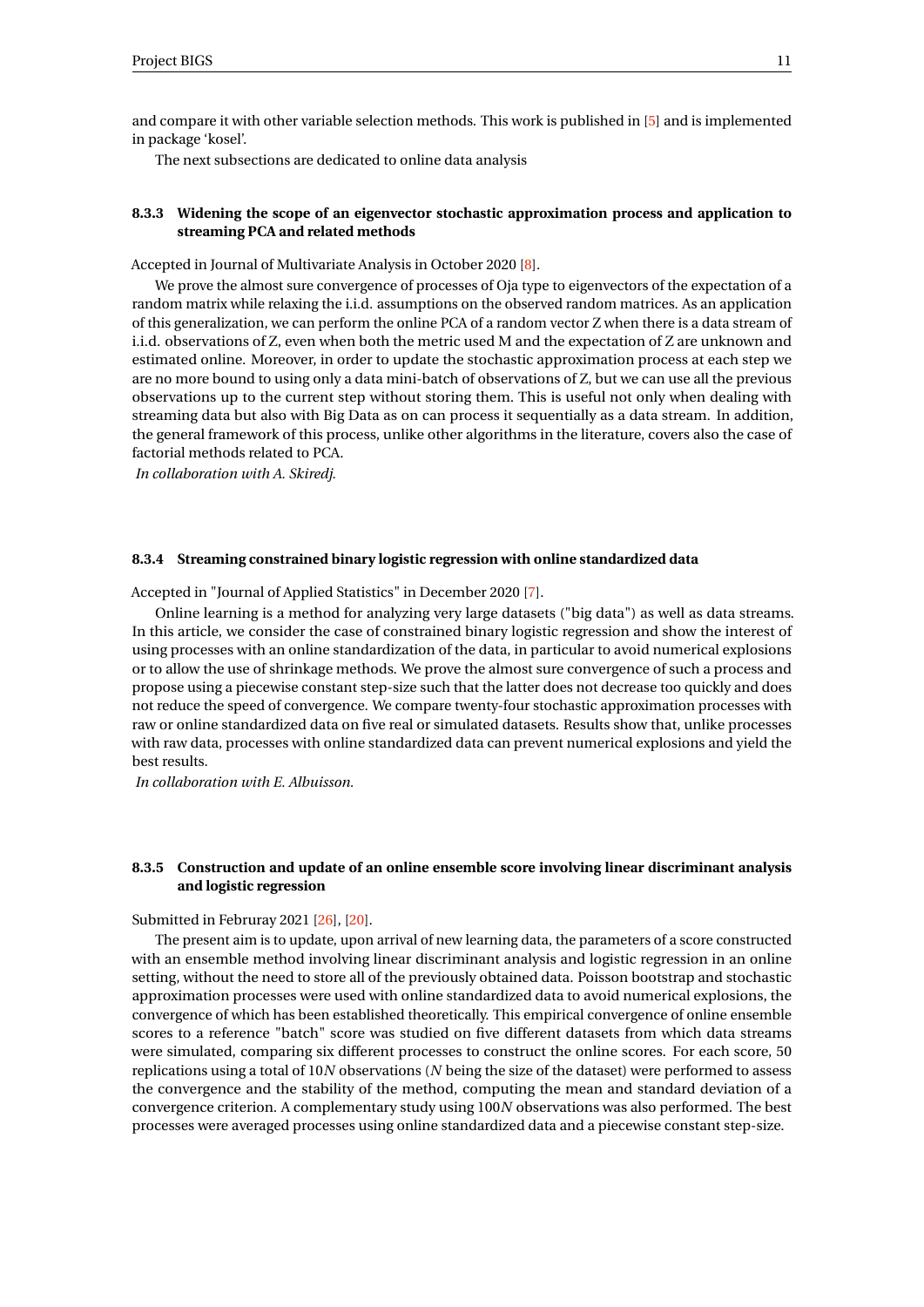#### <span id="page-14-0"></span>**8.3.6 Change-point detection theresholds in the sequential context**

Our work around change-point theresholds for the score-based CUSUM statistic in a sequential context has been published [\[11\]](#page-21-4). In this paper, we consider the score-based cumulative sum statistic and propose to evaluate the detection performance of somethresholds on simulated data. Three thresholds come from the literature: the Wald constant, the empirical constant, and the conditional empirical instantaneous threshold. Two new thresholds are built by a simulation-based procedure: the first one is instantaneous, the second is a dynamical version of the previous one. The thresholds' performance measured by an estimation of the mean time between false alarm (MTBFA) and the average detection delay (ADD) are evaluated on independent and autocorrelated data for several scenarios, according to the detection objective and the real change in the data. The simulations allow us to compare the difference between the thresholds' results and to see that their performances prove to be robust when a parameter of the prechange regime is poorly estimated or when the data independence assumption is violated. We found also that the conditional empirical threshold is the best at minimizing the detection delay while maintaining the given false alarm rate. However, on real data, we suggest to use the dynamic instantaneous threshold because it is the easiest to build for practical implementation.

Our collaboration with APHP could not succeed because of the great delay in data collection. To apply our algorithms to real data, we turned to some EMG signal data provided by INRS. The study concerns the development of trapezius muscle myalgia in the workplace. We apply change-point detection to characterise different computer activities carried out during an experimental day.

#### <span id="page-14-1"></span>**8.4 Statistical learning and application in health**

**Participants** Ulysse Herbach, Sandie Ferrigno, Anne Gégout-Petit, Aurélie Gueudin, Pierre Vallois, Benoît Lalloué, Jean-Marie Monnez, Nicolas Thorr, Pierre Vallois.

#### <span id="page-14-2"></span>**8.4.1 Estimation of reference curves for fetal weight**

In Epidemiology, we are working with INSERM to study fetal development in the last two trimesters of pregnancy. Reference or standard curves are required in this kind of biomedical problems. Values which lie outside the limits of these reference curves may indicate the presence of disorder. Data are from the French EDEN mother-child cohort (INSERM). It's a mother-child cohort study investigating the prenatal and early postnatal determinants of child health and development. 2002 pregnant women were recruited before 24 weeks of amenorrhoea in two maternity clinics from middle-sized French cities (Nancy and Poitiers). From May 2003 to September 2006, 1899 newborns were then included. The main outcomes of interest are fetal (via ultra-sound) and postnatal growth, adiposity development, respiratory health, atopy, behaviour and bone, cognitive and motor development. We are studying fetal weight that depends on the gestional age in the second and the third trimesters of mother's pregnancy. Some classical empirical and parametric methods as polynomial are first used to construct these curves. Polynomial regression is one of the most common parametric approach for modelling growth data espacially during the prenatal period. However, some of them requires strong assumptions. So, we propose to work with semi-parametric LMS method, by modifying the response variable (fetal weight) with a Box-cox transformation. A first article detailing these methodologies applied to the data is being written.

Alternative nonparametric methods as Nadaraya-Watson kernel estimation, local polynomial estimation, B-splines or cubic splines are also developed in this context to construct these curves. The practical implementation of these methods required working on smoothing parameters or choice of knots for the different types of nonparametric estimation. In particular, optimal choice of these parameters has been proposed. Then, a first version of an R package has been developed to propose a tool to construct nonparametric reference curves. This should be submitted to CRAN very soon. In addition, a graphical interface (GUI) intended for practitioners has been developed to allow intuitive visualization of the results given by the package.

*Join work with Myriam Maumy-Bertrand (IRMA, Université de Strasbourg) and INSERM.*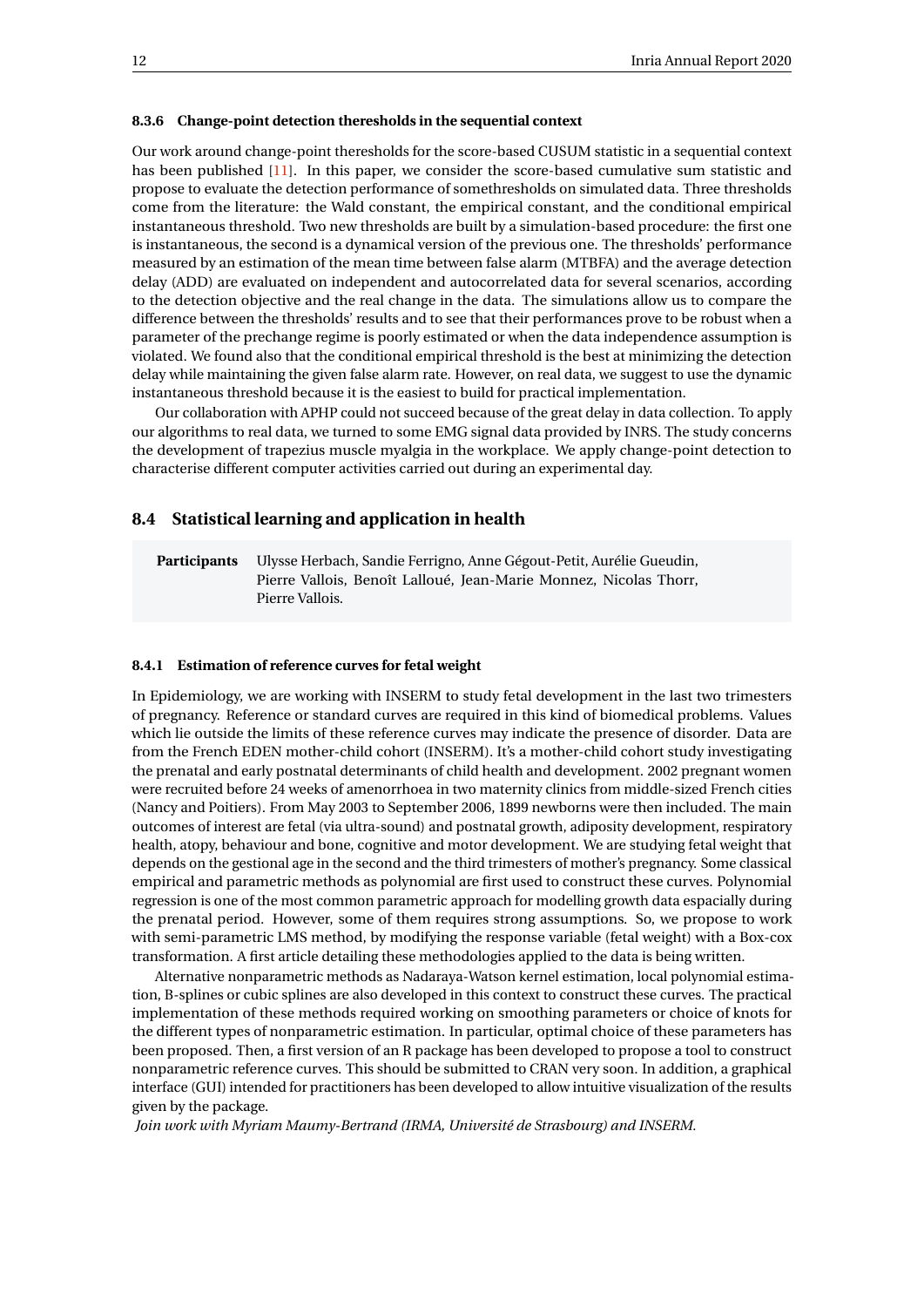#### <span id="page-15-0"></span>**8.4.2 Construction of parsimonious event risk scores by an ensemble method. An illustration for short-term predictions in chronic heart failure patients from the GISSI-HF trial**

#### Submitted in December 2020 [\[27\]](#page-22-10).

Heart failure (HF) is a worldwide major cause of mortality and morbidity for which many predictive scores have been defined. Selecting which explanatory variables to include in a given score is a common difficulty, as a balance must be found between statistical fit and practical application. This article presents a methodology for constructing parsimonious event scores combining a stepwise selection of variables with ensemble scores obtained by aggregation of several scores, using several classifiers, bootstrap samples and various modalities of random selection of variables. The stepwise selection allows constructing a succession of scores with the practitioner able to choose which score best fits his or her needs. The methods proposed herein can be reproduced on any set of variables as long as the training dataset comprises a sufficient number of cases. Three methods were compared in an application to construct parsimonious short-term scores in chronic HF patients. The working sample consisted of 11,411 couples patient-visit dyads from the GISSI-HF database, with 5,595 events and 5,816 non-events. Sixty-two candidate explanatory variables were studied. Focusing on the fastest method, four scores were constructed, yielding out-of-bag AUCs ranging from 0.81 (26 variables) to 0.76 (2 variables). These results are slightly better than those obtained by other scores reported in the literature using a similar number of variables.

*In collaboration with E. Albuisson and D. Lucci.*

#### <span id="page-15-1"></span>**8.4.3 Modeling and estimation of circulating tumor DNA (ctDNA) dynamics for detecting resistance to targeted therapies**

Continuation of the ITMO Cancer project, supervised by Nicolas Champagnat, concerning the modeling of circulating tumor DNA (ctDNA) to detect the appearance of resistance to targeted therapies (personalized medicine). After a phase of investigation of possible scenarios in collaboration with Alexandre Harlé of the Institute of Cancerology of Lorraine (ICL), a final model was selected. Based on a mathematical analysis, the members of the project then designed a statistical inference algorithm (learning the parameters of the model, including the genealogical tree of mutations for each patient) which is intended to be validated on real data currently being acquired at the Nancy CHRU. The general idea is to exploit a "variational principle" that allows to explore the discrete space of family trees, of very large size, through a "pivot" space of continuous parameters, easy to optimize (and in reasonable numbers). An article detailing the model and its inference is currently being written.

*In collaboration with N. Champagnat and C. Fritsch.*

#### <span id="page-15-2"></span>**8.4.4 A statistical methodology to select covariates in high-dimensional data under dependence. Application to the classification of genetic profiles in oncology**

We propose a new methodology for selecting and ranking covariates associated with a variable of interest in a context of high-dimensional data under dependence but few observations. The methodology successively intertwines the clustering of covariates, decorrelation of covariates using Factor Latent Analysis, selection using aggregation of adapted methods and finally ranking. A simulation study shows the interest of the decorrelation inside the different clusters of covariates. We first apply our method to transcriptomic data of 37 patients with advanced non-small-cell lung cancer who have received chemotherapy, to select the transcriptomic covariates that explain the survival outcome of the treatment. Secondly, we apply our method to 79 breast tumor samples to define patient profiles for a new metastatic biomarker and associated gene network in order to personalize the treatments. This work is published in [\[2\]](#page-20-7) and is implemented in R package 'ARMADA'.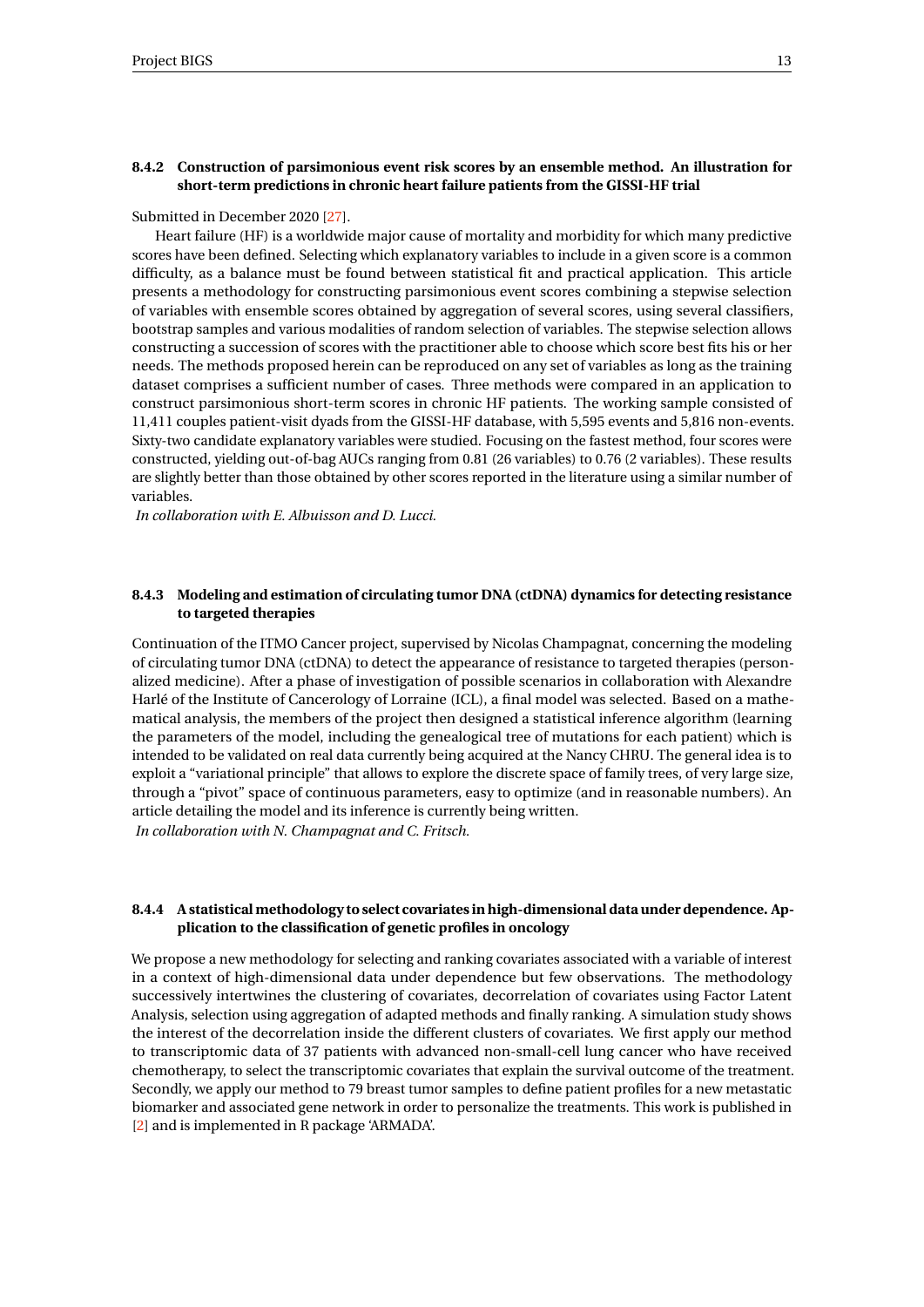*In collaboration with T. Boukhobza and H. Dumond from CRAN and B. Bastien from biopharmaceutical industry Transgene.*

#### <span id="page-16-0"></span>**8.4.5 Project linked with the COVID 19 pandemic**

Pierre Vallois is the scientific coordinator of the seroprevalence study COVAL Nancy held in Nancy in July 2020 in collaboration with CHRU de Nancy (CIC épidémiologie clinique and Laboratoire de Virologie).

*Background.* The World Health Organisation recommends monitoring the circulation of severe acute respiratory syndrome coronavirus 2 (SARS-CoV-2). We aimed to estimate anti–SARS-CoV-2 total immunoglobulin (IgT) antibody seroprevalence and describe symptom profiles and in vitro seroneutralization in Nancy, France, in spring 2020.

*Methods.* Individuals were randomly sampled from electoral lists and invited with household members over 5 years old to be tested for anti–SARS-CoV-2 (IgT, i.e. IgA/IgG/IgM) antibodies by ELISA (Bio-rad). Serum samples were classified according to seroneutralization activity 50 % (NT50) on Vero CCL-81 cells. Age- and sex-adjusted seroprevalence was estimated. Subgroups were compared by chi-square or Fisher exact test and logistic regression.

*Results.* Among 2006 individuals, 43 were SARS-CoV-2–positive; the raw seroprevalence was 2.1 % (95 % confidence interval 1.5 to 2.9), with adjusted metropolitan and national standardized seroprevalence 2.5 % (1.8 to 3.3) and 2.3 % (1.7 to 3.1). Seroprevalence was highest for 20- to 34-year-old participants  $(4.7\%$  [2.3 to 8.4]), within than out of socially deprived area (2.5 % vs 1 %, P=0.02) and with than without intra-family infection (p<10-6). Moreover, 25 % (23 to 27) of participants presented at least one COVID-19 symptom associated with SARS-CoV-2 positivity (p<10-13), with anosmia or ageusia highly discriminant (odds ratio 27.8 [13.9 to 54.5]), associated with dyspnea and fever. Among the SARS-CoV-2-positives, 16.3 % (6.8 to 30.7) were asymptomatic. For 31 of these individuals, positive seroneutralization was demonstrated in vitro.

*Conclusions.* In this population of very low anti-SARS-CoV-2 antibody seroprevalence, a beneficial effect of the lockdown can be assumed, with frequent SARS-CoV-2 seroneutralization among IgT-positive patients.

## <span id="page-16-1"></span>**9 Bilateral contracts and grants with industry**

#### <span id="page-16-2"></span>**9.1 Bilateral contracts with industry**

- R. Azaïs, A. Gégout-Petit, F. Greciet collaborated with SAFRAN Aircraft Engines (through a 2016-2019 contract). SAFRAN Aircraft Engines designs and products aircraft engines. For the design of pieces, they have to understand the mechanism of crack propagation under different conditions. BIGS models crack propagation with Piecewise Deterministic Markov Processes (PDMP).

- B. Scherrer collaborate with Google brain on reinforcement learning in the framework of the PhD thesis of Nino Vieillard

## <span id="page-16-3"></span>**10 Partnerships and cooperations**

#### <span id="page-16-4"></span>**10.1 International initiatives**

#### <span id="page-16-5"></span>**10.1.1 Participation in other international programs**

In Fall 2020, Bruno Scherrer was invited for 4 months in Berkeley to participate to Simons Institute Programme on the Theory of Reinforcement Learning. Due to the Covid constraints, the semester was eventually hold online.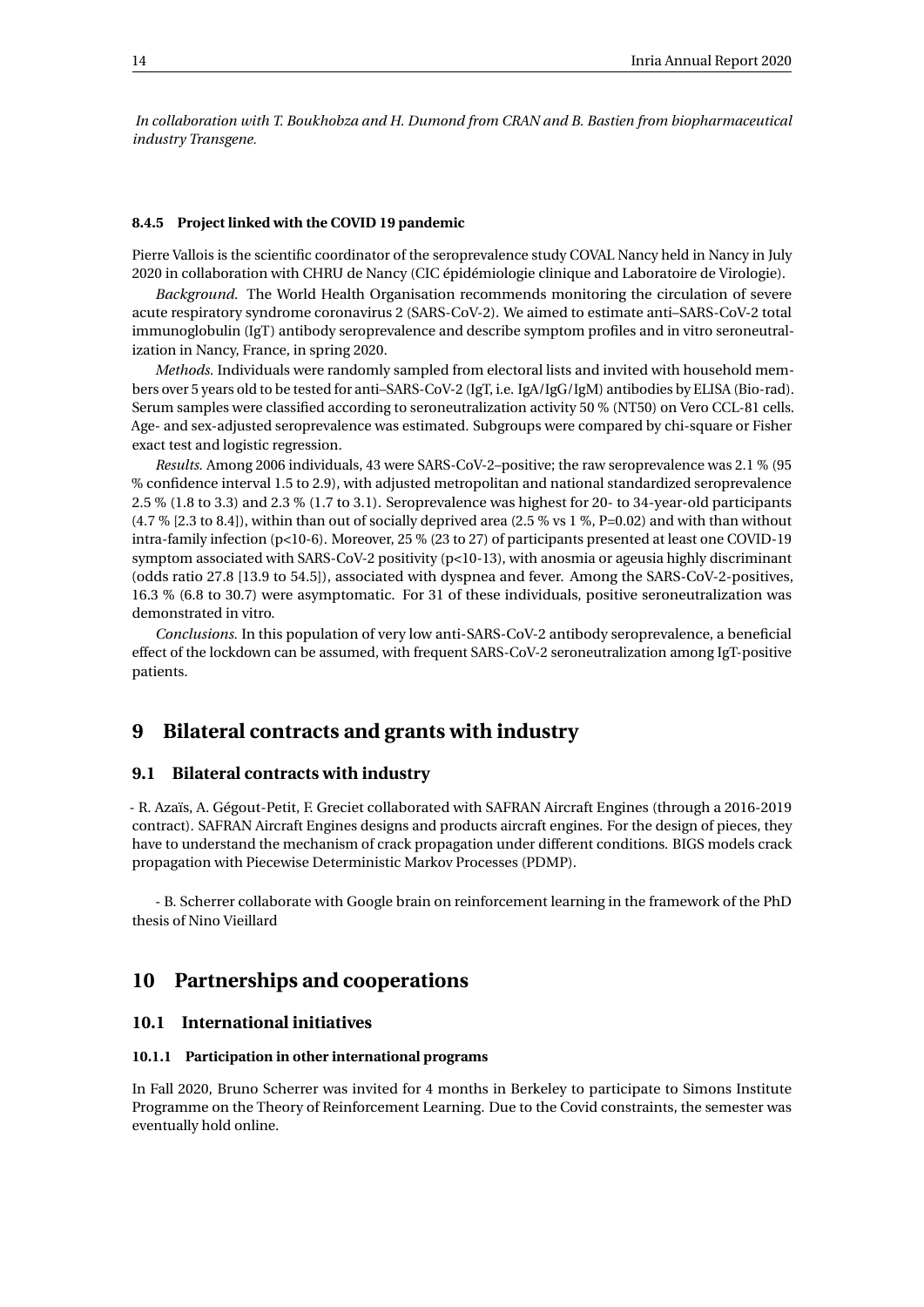## <span id="page-17-0"></span>**10.2 International research visitors**

## <span id="page-17-1"></span>**10.2.1 Visits of international scientists**

Juhyun Park (Lancaster University) visited Nancy for one week in the framework of her collaboration with A. Gégout-Petit on statistical test for paired distribution.

## <span id="page-17-2"></span>**10.3 National initiatives**

- FHU CARTAGE (Fédération Hospitalo Universitaire Cardial and ARTerial AGEing ; leader : Pr Athanase Benetos), Jean-Marie Monnez, Benoît Lalloué, Anne Gégout-Petit.
- RHU Fight HF (Fighting Heart Failure; leader: Pr Patrick Rossignol), located at the University Hospital of Nancy, Jean-Marie Monnez, Benoît Lalloué.
- Project "Handle your heart", team responsible for the creation of a drug prescription support software for the treatment of heart failure, head: Jean-Marie Monnez.
- A. Gégout-Petit, N. Sahki, S. Mézières are involved in the learning aspect of the clinical protocol "EOLEVAL" with Assistance Publique des Hopitaux de Paris (APHP).
- "ITMO Physics, mathematics applied to Cancer" (2017-2019): "Modeling ctDNA dynamics for detecting targeted therapy", Funding organisms: ITMO Cancer, ITMO Technologies pour la santé de l'alliance nationale pour les sciences de la vie et de la santé (AVIESAN), INCa, Leader: N. Champagnat (Inria TOSCA), Participants: A. Gégout-Petit, A. Muller-Gueudin, P. Vallois, U. Herbach.
- PEPS AMIES (2019-2020), Etude Biométrique en foetopathologie et développement de l'enfant, Collaboration between Institut Elie Cartan and the CRESS INSERM, S. Ferrigno.
- Modular, multivalent and multiplexed tools for dual molecular imaging (2017-2020), Funding organism: ANR, Leader: B Kuhnast (CEA). Participant: T. Bastogne.
- Sophie Mézières belongs to GDR 720 ISIS, Funding organism: CNRS, leader: Laure Blanc-Féraud.

## <span id="page-17-3"></span>**10.4 Regional initiatives**

- CHRU de Nancy. We have good collaborations with several researchers from CHRU de Nancy. We are involved in LUE Impact Geenage in research axis telomeres.
- CHRU de Nancy. Joint initiave of the Sars-Cov2 seroprevalence study COVAL Nancy with CIC épidémiologie. <https://clinicaltrials.gov>

## <span id="page-17-4"></span>**11 Dissemination**

## <span id="page-17-5"></span>**11.1 Promoting scientific activities**

## <span id="page-17-6"></span>**11.1.1 Journal**

• Ulysse Herbach was a guest editor for the journal "Mathematical Biosciences and Engineering" (special edition "Cells as dynamical systems").

## <span id="page-17-7"></span>**11.1.2 Invited talks**

- Anne Gégout-Petit was invited to a plenary communication in "Journées de Statistique", Nice, France.
- Ulysse Herbach was invited to a plenary communication in conference "Interplay between Oncology, Mathematics and Numerics", Paris, France.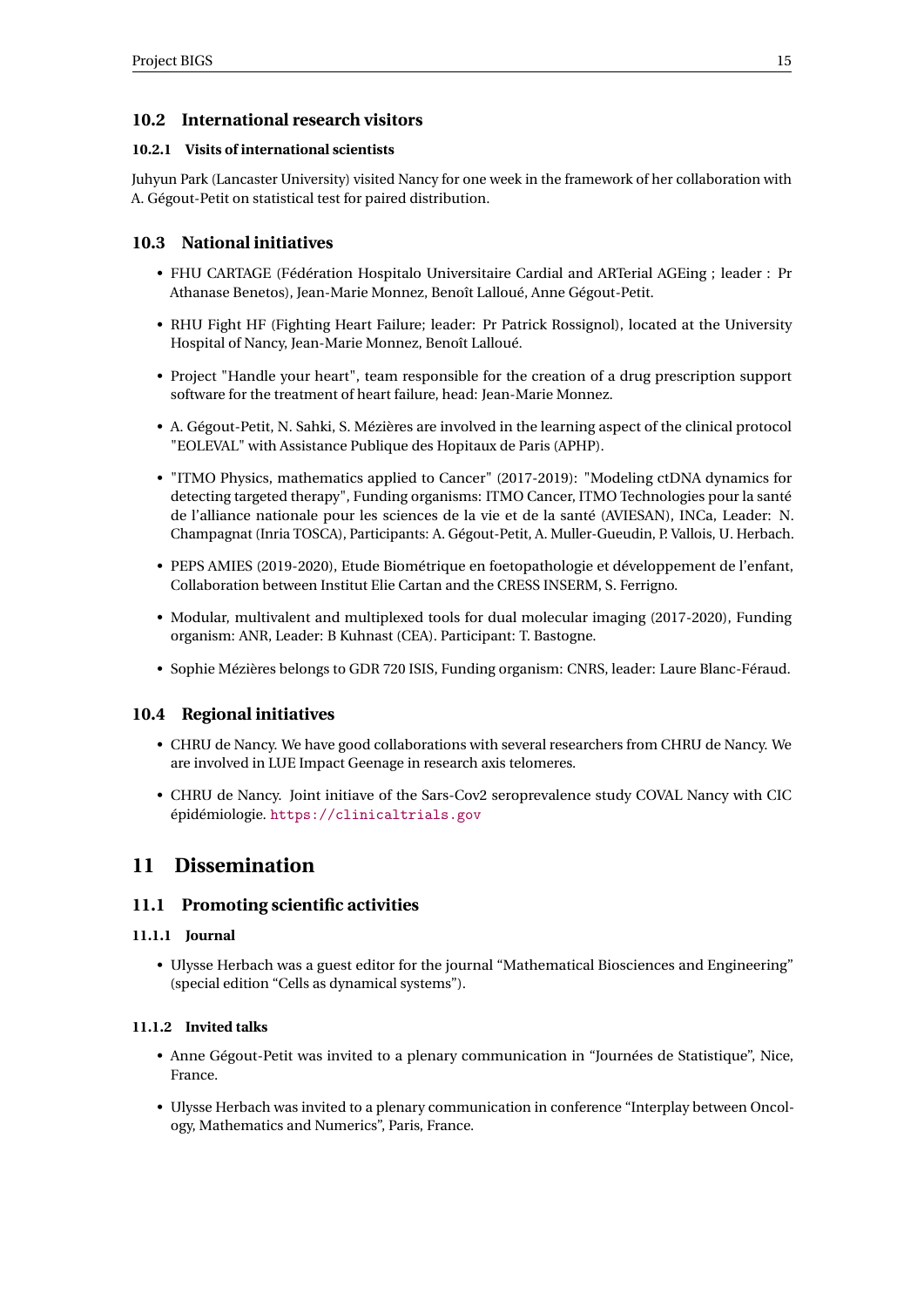#### <span id="page-18-0"></span>**11.1.3 Research administration**

• Anne Gégout-Petit is the head of "Institut Élie Cartan de Lorraine" (mathematics laboratory of Université de Lorraine) since September 1st.

#### <span id="page-18-1"></span>**11.2 Teaching - Supervision - Juries**

#### <span id="page-18-2"></span>**11.2.1 Teaching**

Bruno Scherrer and Ulysse Herbach excepted, BIGS members have teaching obligations at "Université Lorraine" and are teaching at least 192 hours each year. They teach probability and statistics at different levels (Licence, Master, Engineering school). Many of them have pedagogical responsibilities.

- A. Gégout-Petit: Head of the Master 2 "Ingénierie Mathématique pour la science des données (Mathematical Engineering for data science)", Université de Lorraine
- T. Bastogne is in charge research master program "Santé Numérique et Imagerie Médicale" with the Faculty of Medicine, Université de Lorraine, France
- Master: S. Ferrigno, Experimental designs, 4.5h, M1, fourth year of EEIGM, Université de Lorraine, France
- Master: S. Ferrigno, Data analyzing and mining, 63h, M2, third year of Ecole des Mines, Université de Lorraine, France
- Master: S.Ferrigno, Modeling and forecasting, 43h, M1, second year of Ecole des Mines, Université de Lorraine, France
- Master: S.Ferrigno, Training projects, 18h, M1/M2, second and third year of Ecole des Mines, Université de Lorraine, France
- Master: A. Muller-Gueudin, Probability and Statistics, 160h, second year of ENSEM and ENSAIA, University of Lorraine, France.
- Master: A. Muller-Gueudin, Scientific calculation with Matlab, 20h, second year of ENSAIA, University of Lorraine, France.
- Master: A.Gégout-Petit, Statistics, modeling, 15h, future teacher, Université de Lorraine, France
- Master: A.Gégout-Petit, Statistics, modeling, data analysis, 80h, master in applied mathematics, Université de Lorraine, France
- Master: S. Wantz-Mézières, Learning and analysis of medical data, 36h, with J.M. Moureaux, Master SNIM, Université de Lorraine, France
- Licence: S. Wantz-Mézières, Applied mathematics for management, financial mathematics, Probability and Statistics, 160h, I.U.T. (L1/L2/L3)
- Licence: S. Wantz-Mézières, Probability, 100h, first year in Telecom Nancy engineering school (initial and apprenticeship cursus)
- Licence: A. Muller-Gueudin, Statistics, 60h, first year of ENSAIA, University of Lorraine, France.
- Licence: S. Ferrigno, Descriptive and inferential statistics, 60h, L2, second year of EEIGM, Université de Lorraine, France
- Licence: S. Ferrigno, Statistical modeling, 60h, L2, second year of EEIGM, Université de Lorraine, France
- Licence: S. Ferrigno, Mathematical and computational tools, 20h, L3, third year of EEIGM, Université de Lorraine, France
- Licence: S. Ferrigno, Training projects, 20h, L1/L3, first, second and third year of EEIGM, Université de Lorraine, France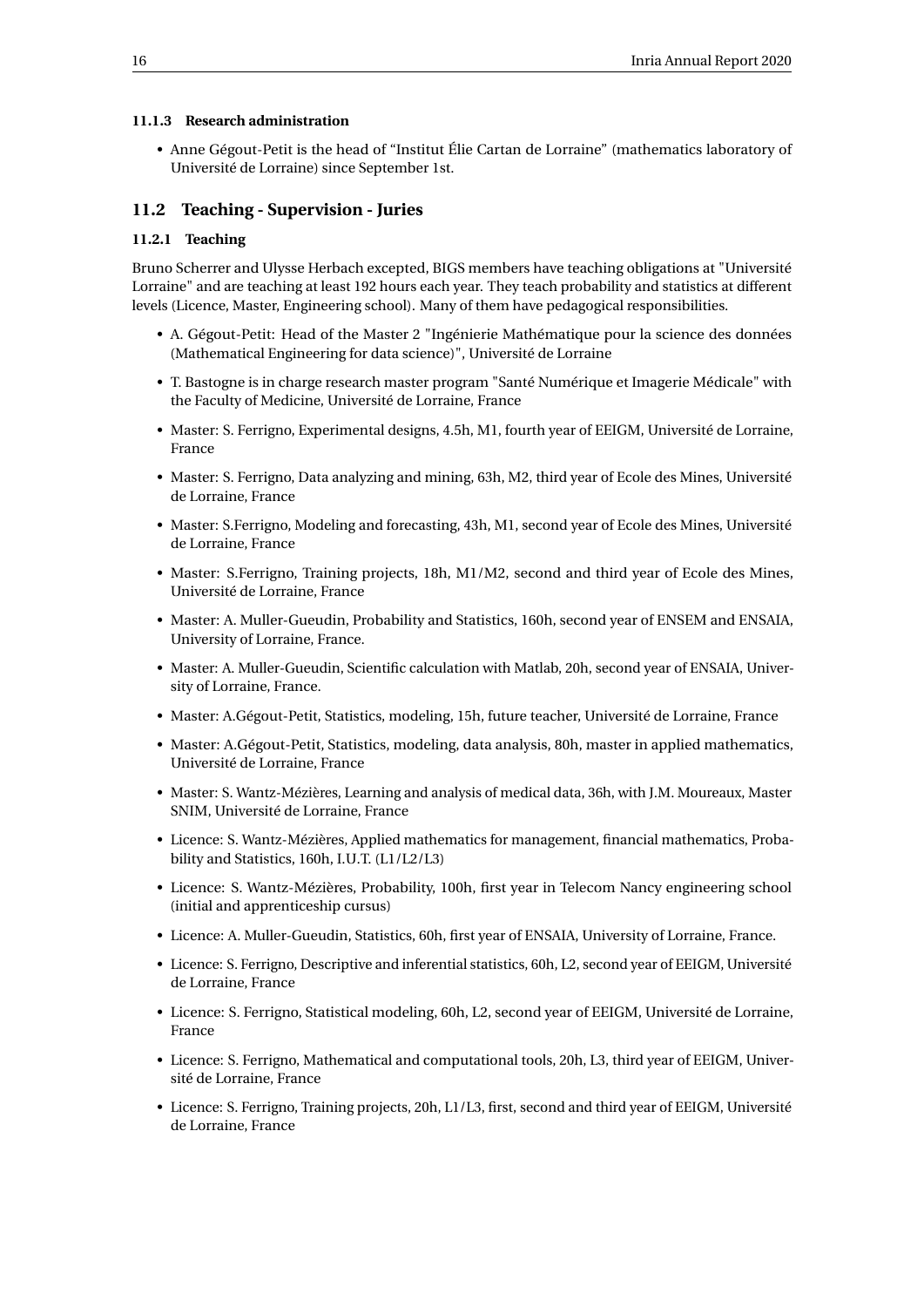#### <span id="page-19-0"></span>**11.2.2 Supervision**

#### **Defended PhD thesis**

• PhD: Florine Greciet, "Modèles markoviens déterministes par morceaux cachés pour la propagation de fissures", grant CIFRE SAFRAN AIRCRAFT ENGINES, Advisors : R. Azaïs, A. Gégout-Petit, Université de Lorraine, defense on January, 2020.

#### **PhD thesis**

- PhD: Pauline Guyot, "Modélisation et Simulation de l'Electrocardiogramme d'un Patient Numérique", Grant : CIFRE-Cybernano. Advisors: T. Bastogne, E. H. Djermoune.
- PhD: Nassim Shaki, "Détection de rupture dans des signaux multivariés pour la prédiction d'événement redouté à partir de paramètres physiologiques recueillis par capteurs connectés après greffe pulmonaire", grant Inria-Cordis. Advisors: A. Gégout-Petit, S. Wantz-Mézières, M. d'Ortho.
- PhD: Nino Vieillard, "Deep Reinforcement Learning", CIFRE grand with Google Brain Paris. Advisors: B. Scherrer, M. Geist.

#### **Post-doctoral positions**

- Benoît Lalloué, contract research engineer for two years, RHU Fight RF, supervised by Jean-Marie Monnez.
- Postdoc: Emma Horton, Telomer Modelling, grant LUE GEENAGE. Advisors: A. Gégout-Petit, D. Villemonais. Emma was hired CR Inria at Bordeaux Sud-Ouest (ASTRAL team)

#### **Other**

- Master: all BIGS members regularly supervise project and internship of master IMOI students.
- Engineering school: all BIGS members regularly supervise projects of "École des Mines", ENSEM, EEIGM or Télécom-Nancy students.

#### <span id="page-19-1"></span>**11.2.3 Juries**

- Anne Gégout-Petit wrote the report and participated to the jury of the Phd defense of Titin Agustin NENGSIH, Strasbourg University, March 16th.
- Anne Gégout-Petit wrote the report and participated to the jury of the HDR defense of Maud Delattre, Paris-Saclay University, November 6th.
- Anne Gégout-Petit is member of the "Jury du prix de thèse AMIES".
- Bruno Scherrer participated to the jury of the Phd defense of Matthieu Guillot, G-SCOP lab, Grenoble INP, July 3rd.
- Bruno Scherrer participated to the jury of the Phd defense of Rituraj Kaushik, July 23rd.

## <span id="page-19-2"></span>**11.3 Popularization**

#### <span id="page-19-3"></span>**11.3.1 Education**

- Sandie Ferrigno: Advisor of a group of students (EEIGM), "La main à la Pâte" project, elementary schools, Nancy, January-June 2020.
- Sandie Ferrigno: Advisor of a group of students (EEIGM), "Energies renouvelables", "La main à la Pâte" project, Institut médico-éducatif (IME), Commercy, January 2020.
- Sandie Ferrigno: Advisor of a group of students (EEIGM), "L'Astronomie", Cgénial project, Collège Paul Verlaine, Malzéville, January 2020.
- Sandie Ferrigno: Advisor of a group of students (EEIGM), "Le Chocolat", Cgénial project, Collège de la Craffe, Nancy, January 2020.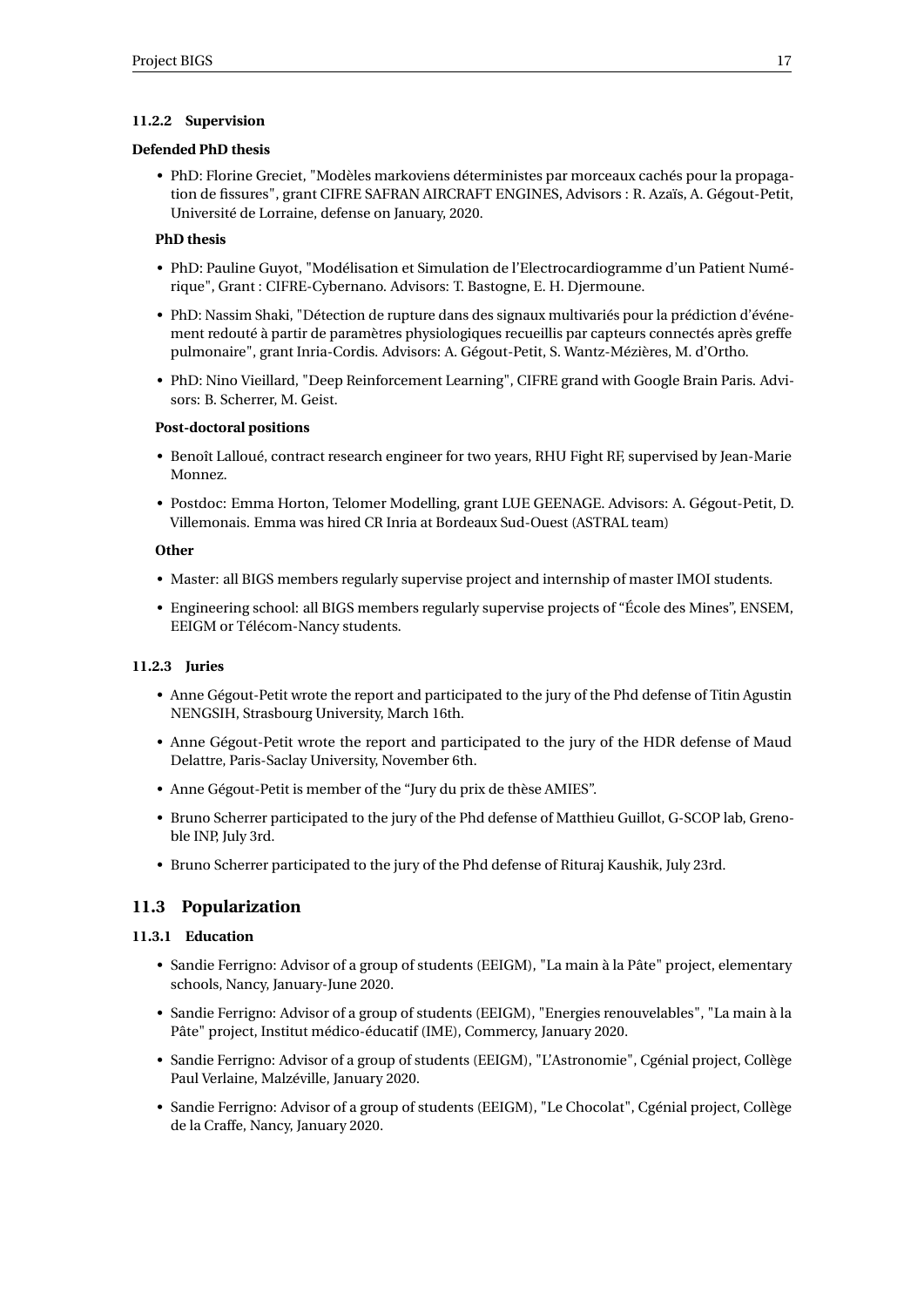#### <span id="page-20-0"></span>**11.3.2 Interventions**

- Sophie Wantz-Mézières was part of the organization of a thematic and multidisciplinary week "Neurosciences, Neuro-oncologie et Numérique" for students from Télécom-Nancy and Faculté de Médecine de Nancy, janvier 2020.
- Bruno Scherrer made detailed simulations of the reform for the retirement system that has been considered by Philippe's government in France [\[28\]](#page-22-11).

## <span id="page-20-1"></span>**12 Scientific production**

#### <span id="page-20-2"></span>**12.1 Publications of the year**

#### **International journals**

- [1] J.-B. Barbry, A.-S. Poinsard, T. Bastogne and O. Balland. 'Short-term effects of ocular 2% dorzolamide, 0.5% timolol or 0.005% latanoprost on the anterior segment architecture in healthy cats: a prospective study.' In: *Open Veterinary Journal* (2020). URL: [https://hal.archives-ouvertes](https://hal.archives-ouvertes.fr/hal-02396549) [.fr/hal-02396549](https://hal.archives-ouvertes.fr/hal-02396549).
- <span id="page-20-7"></span>[2] B. Bastien, T. Boukhobza, H. Dumond, A. Gégout-Petit, A. Muller-Gueudin and C. Thiébaut. 'A statistical methodology to select covariates in high-dimensional data under dependence. Application to the classification of genetic profiles in oncology'. In: *Journal of Applied Statistics* (2021), p. 23. DOI: [10.1080/02664763.2020.1837083](https://doi.org/10.1080/02664763.2020.1837083). URL: [https://hal.archives-ouvertes.fr/hal-0](https://hal.archives-ouvertes.fr/hal-02173568) [2173568](https://hal.archives-ouvertes.fr/hal-02173568).
- [3] A. Buessler, T. Chouihed, K. Duarte, A. Bassand, M. Huot-Marchand, Y. Gottwalles, A. Pénine, E. André, L. Nace, D. Jaeger, M. Kobayashi, S. Coiro, P. Rossignol and N. Girerd. 'Accuracy of Several Lung Ultrasound Methods for the Diagnosis of Acute Heart Failure in the ED: A Multicenter Prospective Study'. In: *Chest* 157.1 (Jan. 2020), pp. 99–110. DOI: [10.1016/j.chest.2019.07.017](https://doi.org/10.1016/j.chest.2019.07.017). URL: <https://hal.univ-lorraine.fr/hal-02512447>.
- [4] M. Ferrua, E. Minvielle, A. Fourcade, B. Lalloué, C. Sicotte, M. Di Palma and O. Mir. 'How to Design a Remote Patient Monitoring System? A French Case Study'. In: *BMC Health Services Research* 20.1 (Dec. 2020). DOI: [10.1186/s12913-020-05293-4](https://doi.org/10.1186/s12913-020-05293-4). URL: [https://hal.archives-ouvertes.fr](https://hal.archives-ouvertes.fr/hal-02950440) [/hal-02950440](https://hal.archives-ouvertes.fr/hal-02950440).
- <span id="page-20-4"></span>[5] A. Gégout-Petit, A. Gueudin-Muller and C. Karmann. 'The revisited knockoffs method for variable selection in L 1 -penalized regressions'. In: *Communications in Statistics - Simulation and Computation* (July 2020). DOI: [10.1080/03610918.2020.1775850](https://doi.org/10.1080/03610918.2020.1775850). URL: [https://hal.archives-ouv](https://hal.archives-ouvertes.fr/hal-02903837) [ertes.fr/hal-02903837](https://hal.archives-ouvertes.fr/hal-02903837).
- [6] P. Guyot, E.-H. Djermoune, B. Chenuel and T. Bastogne. 'A signal demodulation-based method for the early detection of Cheyne-Stokes respiration'. In: *PLoS ONE* 15.3 (12th Mar. 2020), e0221191. DOI: [10.1371/journal.pone.0221191](https://doi.org/10.1371/journal.pone.0221191). URL: [https://hal.archives-ouvertes.fr/hal-02](https://hal.archives-ouvertes.fr/hal-02513384) [513384](https://hal.archives-ouvertes.fr/hal-02513384).
- <span id="page-20-6"></span>[7] B. Lalloué, J.-M. Monnez and E. Albuisson. 'Streaming constrained binary logistic regression with online standardized data'. In: *Journal of Applied Statistics* (2021). DOI: [10.1080/02664763.2020](https://doi.org/10.1080/02664763.2020.1870672) [.1870672](https://doi.org/10.1080/02664763.2020.1870672). URL: <https://hal.archives-ouvertes.fr/hal-02156324>.
- <span id="page-20-5"></span>[8] J.-M. Monnez and A. Skiredj. 'Widening the scope of an eigenvector stochastic approximation process and application to streaming PCA and related methods'. In: *Journal of Multivariate Analysis* 182 (Mar. 2021), p. 19. DOI: [10.1016/j.jmva.2020.104694](https://doi.org/10.1016/j.jmva.2020.104694). URL: [https://hal.inria.fr/hal-](https://hal.inria.fr/hal-03038206)[03038206](https://hal.inria.fr/hal-03038206).
- <span id="page-20-3"></span>[9] T. Obara, M. Blonski, C. Brzenczek, S. Mézières, Y. Gaudeau, C. Pouget, G. Gauchotte, A. Verger, G. Vogin, J.-M. Moureaux, H. Duffau, F. Rech and L. Taillandier. 'Adult diffuse low-grade gliomas: 35-year experience at the Nancy France neurooncology unit'. In: *Frontiers in Oncology* 10 (Oct. 2020), p. 574679. DOI: [10.3389/fonc.2020.574679](https://doi.org/10.3389/fonc.2020.574679). URL: [https://hal.archives-ouvertes](https://hal.archives-ouvertes.fr/hal-03024376) [.fr/hal-03024376](https://hal.archives-ouvertes.fr/hal-03024376).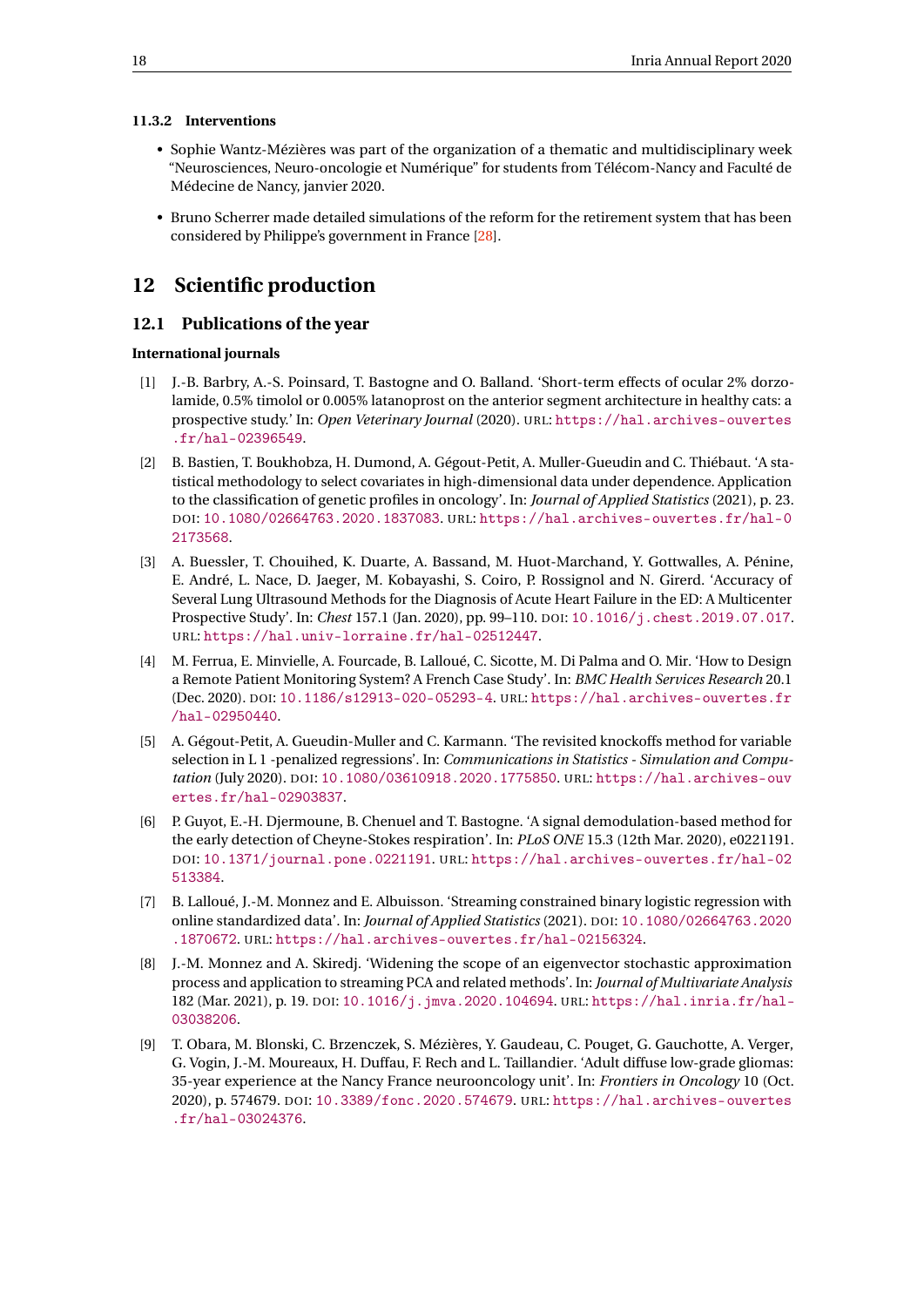- [10] P. Rossignol, K. Duarte, N. Girerd, M. Karoui, J. J. McMurray, K. Swedberg, D. Veldhuisen, S. Pocock, K. Dickstein, F. Zannad and B. Pitt. 'Cardiovascular risk associated with serum potassium in the context of mineralocorticoid receptor antagonist use in patients with heart failure and left ventricular dysfunction'. In: *European Journal of Heart Failure* (9th Jan. 2020). DOI: [10.1002/ejhf.1724](https://doi.org/10.1002/ejhf.1724). URL: <https://hal.univ-lorraine.fr/hal-02516141>.
- <span id="page-21-4"></span>[11] N. Sahki, A. Gégout-Petit and S. Wantz-Mézières. 'Performance study of change-point detection thresholds for cumulative sum statistic in a sequential context'. In: *Quality and Reliability Engineering International* 1-21 (14th July 2020), p. 21. DOI: [10.1002/qre.2723](https://doi.org/10.1002/qre.2723). URL: [https://hal.in](https://hal.inria.fr/hal-02389331) [ria.fr/hal-02389331](https://hal.inria.fr/hal-02389331).

#### **International peer-reviewed conferences**

- <span id="page-21-2"></span>[12] N. Vieillard, T. Kozuno, B. Scherrer, O. Pietquin, R. Munos and M. Geist. 'Leverage the Average: an Analysis of KL Regularization in Reinforcement Learning'. In: NeurIPS - 34th Conference on Neural Information Processing Systems. Vancouver / Online, Canada, 6th Dec. 2020. URL: [https://hal](https://hal.inria.fr/hal-03137351) [.inria.fr/hal-03137351](https://hal.inria.fr/hal-03137351).
- <span id="page-21-1"></span>[13] N. Vieillard, B. Scherrer, O. Pietquin and M. Geist. 'Momentum in Reinforcement Learning'. In: *Proceedings of the 23rd International Conference on Artificial Intelligence and Statistics (AISTATS) 2020, Palermo, Italy. PMLR : Volume 108. Copyright 2020 by the author(s).* AISTATS 2020 - 23rd International Conference on Artificial Intelligence and Statistics. Vol. 108. Proceedings of the 23rd International Conference on Artificial Intelligence and Statistics (AISTATS) 2020. Palermo / Virtual, Italy, 2020. URL: <https://hal.inria.fr/hal-03137343>.

#### **Conferences without proceedings**

- [14] L. Batista, M. Milhem, T. Bastogne, F. Clanché, G. Personeni, J.-P. Jehl and G. Gauchard. 'A datadriven classification solution for the timed-up and go test in risk falling assessment'. In: EMBC 2020 - 42nd Engineering in Medicine and Biology Conference. Montréal, Canada, 20th July 2020. URL: <https://hal.archives-ouvertes.fr/hal-02568440>.
- <span id="page-21-0"></span>[15] C. Brzenczek, S. Wantz-Mézières, Y. Gaudeau, M. Blonski, F. Rech, T. Obara, J.-M. Moureaux and L. Taillandier. 'An original MRI-based method to quantify the diffuse low-grade glioma brain infiltration'. In: 10th International Conference on Image Processing Theory, Tools and Applications, IPTA'20. Paris, France, 9th Nov. 2020. URL: [https://hal.archives-ouvertes.fr/hal-030244](https://hal.archives-ouvertes.fr/hal-03024433) [33](https://hal.archives-ouvertes.fr/hal-03024433).
- [16] J. Deleforterie, L. Hassler and T. Bastogne. 'A dendrogram clustering of lipid nanoparticles'. In: 15th annual event of the ETPN – European Technology Platform on Nanomedicine, ETPN2020. Heraklion, Greece, 14th Oct. 2020. URL: <https://hal.univ-lorraine.fr/hal-03109525>.
- [17] L. Hassler and T. Bastogne. 'Approche bayésienne du Quality-by-Design appliquée à un bioprocédé d'extraction de principe actif'. In: 5th Bioproduction Congress. Lyon, France, 29th Sept. 2020. URL: <https://hal.univ-lorraine.fr/hal-03109560>.
- [18] Y. Kolasa, E. Gandiole and T. Bastogne. 'Quality-by-design development of a patient mobility e-monitoring system'. In: 2nd EAI International Conference on Wearables in Healthcare, EAI HealthWear 2020. Virtual, France, 2020. URL: <https://hal.univ-lorraine.fr/hal-03109552>.
- [19] Y. Kolasa, T. Bastogne, J.-P. Georges and S. Kubler. 'Quality-by-design-engineered pBFT consensus configuration for medical device development'. In: EMBC 2020 - 42nd Engineering in Medicine and Biology Conference. Montreal, Canada, 20th July 2020. URL: [https://hal.archives-ouver](https://hal.archives-ouvertes.fr/hal-02568428) [tes.fr/hal-02568428](https://hal.archives-ouvertes.fr/hal-02568428).
- <span id="page-21-3"></span>[20] B. Lalloué, J.-M. Monnez and E. Albuisson. 'Convergence d'un score d'ensemble en ligne : étude empirique'. In: 52e Journées de Statistique. Nice, France: [https://jds2020.sciencesconf.org](https://jds2020.sciencesconf.org/) [/](https://jds2020.sciencesconf.org/), July 2020. URL: <https://hal.archives-ouvertes.fr/hal-02894908>.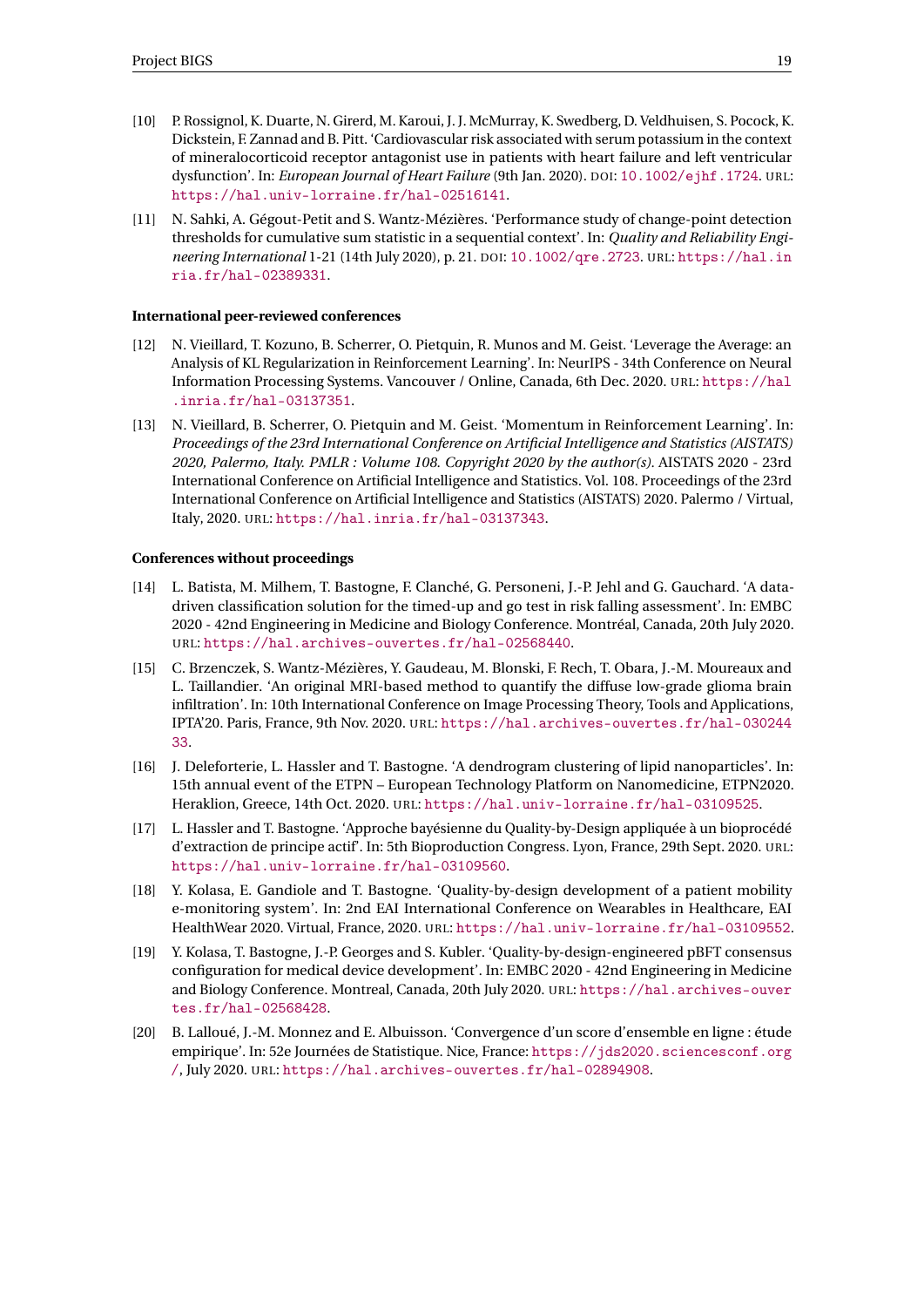#### **Doctoral dissertations and habilitation theses**

[21] F. Greciet. 'Piecewise polynomial regression for crack propagation'. Université de Lorraine, 22nd Jan. 2020. URL: <https://hal.univ-lorraine.fr/tel-02510850>.

#### **Reports & preprints**

- <span id="page-22-8"></span>[22] R. Azaïs, S. Ferrigno and M.-J. Martinez. *cvmgof: an R package for Cramér-von Mises goodness-of-fit tests in regression models*. 7th Jan. 2021. URL: [https://hal.archives-ouvertes.fr/hal-0310](https://hal.archives-ouvertes.fr/hal-03101612) [1612](https://hal.archives-ouvertes.fr/hal-03101612).
- [23] T. Bastogne. *Supplementary material iQbD: a TRL-indexed Quality-by-Design Paradigm for Medical Device Development*. 13th Sept. 2020. URL: [https://hal.archives-ouvertes.fr/hal-029372](https://hal.archives-ouvertes.fr/hal-02937273) [73](https://hal.archives-ouvertes.fr/hal-02937273).
- <span id="page-22-7"></span>[24] N. P. Gao, O. Gandrillon, A. Páldi, U. Herbach and R. Gunawan. *Universality of cell differentiation trajectories revealed by a reconstruction of transcriptional uncertainty landscapes from single-cell transcriptomic data*. 5th Feb. 2021. DOI: [10.1101/2020.04.23.056069](https://doi.org/10.1101/2020.04.23.056069). URL: [https://hal.inr](https://hal.inria.fr/hal-03132652) [ia.fr/hal-03132652](https://hal.inria.fr/hal-03132652).
- [25] B. Lalloué and J.-M. Monnez. *Ensemble methods and online learning for creation and update of prognostic scores in HF patients*. Nov. 2020. URL: [https://hal.archives-ouvertes.fr/hal-03](https://hal.archives-ouvertes.fr/hal-03066040) [066040](https://hal.archives-ouvertes.fr/hal-03066040).
- <span id="page-22-9"></span>[26] B. Lalloué, J.-M. Monnez and E. Albuisson. *Construction and update of an online ensemble score involving linear discriminant analysis and logistic regression*. 8th Feb. 2021. URL: [https://hal.ar](https://hal.archives-ouvertes.fr/hal-03134248) [chives-ouvertes.fr/hal-03134248](https://hal.archives-ouvertes.fr/hal-03134248).
- <span id="page-22-10"></span>[27] B. Lalloué, J.-M. Monnez, D. Lucci and E. Albuisson. *Construction of parsimonious event risk scores by an ensemble method. An illustration for short-term predictions in chronic heart failure patients from the GISSI-HF trial.* 23rd Dec. 2020. URL: [https://hal.archives-ouvertes.fr/hal-0304](https://hal.archives-ouvertes.fr/hal-03040390) [0390](https://hal.archives-ouvertes.fr/hal-03040390).
- <span id="page-22-11"></span>[28] B. Scherrer. *Simulations de carrières et retraites à points dans 3 cadres macro-économiques: modèle du gouvernement Philippe (âge-pivot bloqué), modèle du gouvernement Philippe corrigé (âge-pivot glissant), modèle Destinie2 (avec revalorisation de la fonction publique)*. INRIA, 4th Mar. 2020. URL: <https://hal.inria.fr/hal-03137362>.

#### <span id="page-22-0"></span>**12.2 Cited publications**

- <span id="page-22-3"></span>[29] R. Azaïs, F. Dufour and A. Gégout-Petit. 'Non-Parametric Estimation of the Conditional Distribution of the Interjumping Times for Piecewise-Deterministic Markov Processes'. In: *Scandinavian Journal of Statistics* 41.4 (Dec. 2014), pp. 950–969. DOI: [10.1111/sjos.12076](https://doi.org/10.1111/sjos.12076). URL: [https://hal.archi](https://hal.archives-ouvertes.fr/hal-01103700) [ves-ouvertes.fr/hal-01103700](https://hal.archives-ouvertes.fr/hal-01103700).
- <span id="page-22-5"></span>[30] R. Azaïs and A. Muller-Gueudin. 'Optimal choice among a class of nonparametric estimators of the jump rate for piecewise-deterministic Markov processes'. In: *Electronic journal of statistics* (2016). URL: <https://hal.archives-ouvertes.fr/hal-01168651>.
- <span id="page-22-4"></span>[31] R. Azaïs. 'A recursive nonparametric estimator for the transition kernel of a piecewise-deterministic Markov process'. In: *ESAIM: Probability and Statistics* 18 (2014), pp. 726–749.
- <span id="page-22-2"></span>[32] R. Azaïs, F. Dufour and A. Gégout-Petit. 'Nonparametric estimation of the jump rate for nonhomogeneous marked renewal processes'. In: *Annales de l'Institut Henri Poincaré, Probabilités et Statistiques*. Vol. 49. 4. Institut Henri Poincaré. 2013, pp. 1204–1231.
- <span id="page-22-1"></span>[33] J. M. Bardet, G. Lang, G. Oppenheim, A. Philippe, S. Stoev and M. Taqqu. 'Semi-parametric estimation of the long-range dependence parameter: a survey'. In: *Theory and applications of long-range dependence*. Birkhauser Boston, 2003, pp. 557–577.
- <span id="page-22-6"></span>[34] T. Bastogne, S. Mézières-Wantz, N. Ramdani, P. Vallois and M. Barberi-Heyob. 'Identification of pharmacokinetics models in the presence of timing noise'. In: *Eur. J. Control* 14.2 (2008), pp. 149– 157. DOI: [10.3166/ejc.14.149-157](https://doi.org/10.3166/ejc.14.149-157). URL: <http://dx.doi.org/10.3166/ejc.14.149-157>.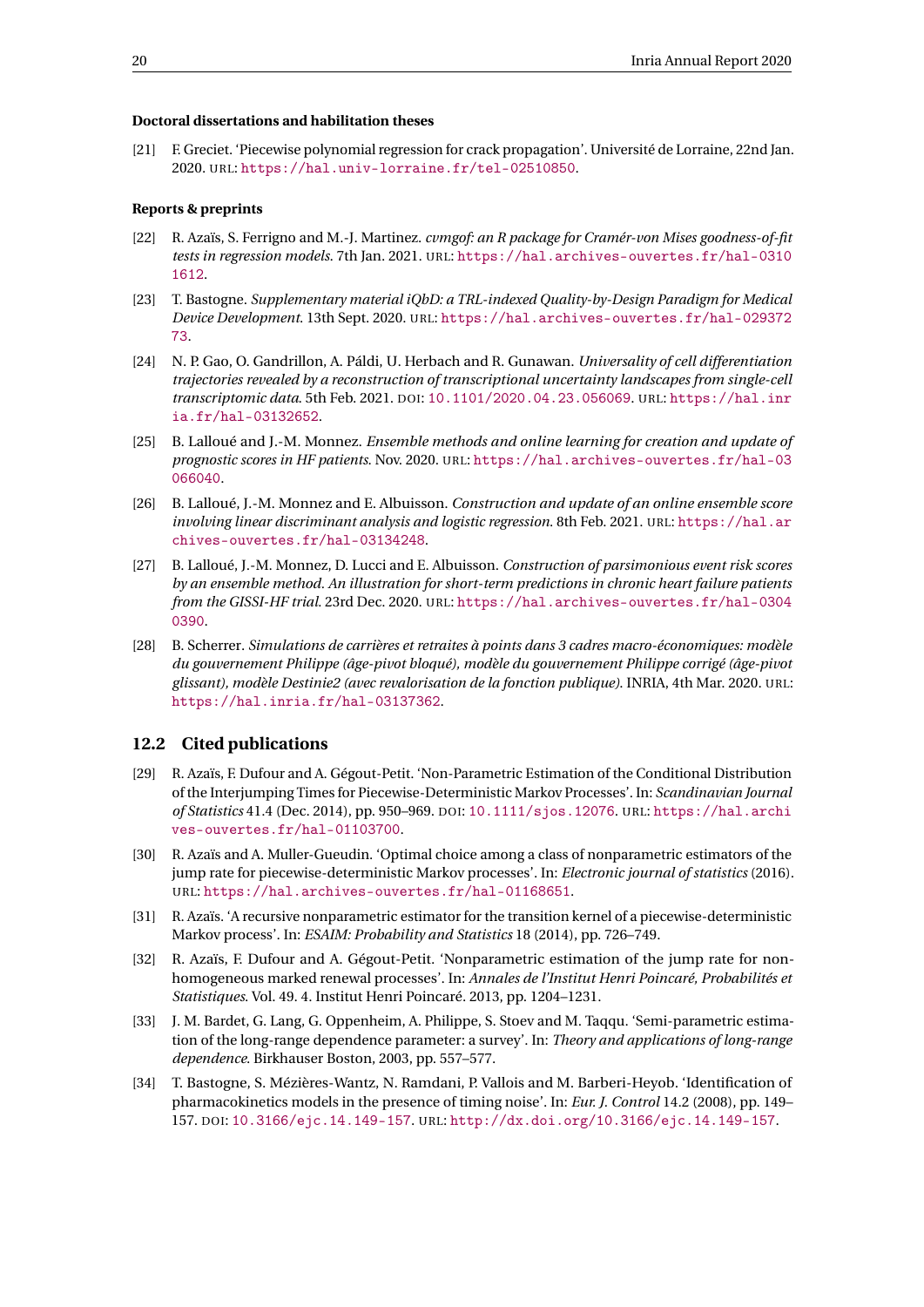- <span id="page-23-10"></span>[35] T. Bastogne, A. Samson, P. Vallois, S. Wantz-Mézières, S. Pinel, D. Bechet and M. Barberi-Heyob. 'Phenomenological modeling of tumor diameter growth based on a mixed effects model'. In: *Journal of theoretical biology* 262.3 (2010), pp. 544–552.
- <span id="page-23-11"></span>[36] D. Bertsekas and J. Tsitsiklis. *Neurodynamic Programming*. Athena Scientific, 1996.
- <span id="page-23-7"></span>[37] H. Biermé, C. Lacaux and H.-P. Scheffler. 'Multi-operator Scaling Random Fields'. Anglais. In: *Stochastic Processes and their Applications* 121.11 (2011). MAP5 2011-01, pp. 2642–2677. DOI: [10.1](https://doi.org/10.1016/j.spa.2011.07.002) [016/j.spa.2011.07.002](https://doi.org/10.1016/j.spa.2011.07.002). URL: <http://hal.archives-ouvertes.fr/hal-00551707/en/>.
- <span id="page-23-20"></span>[38] H. Cardot, P. Cénac and J.-M. Monnez. 'A fast and recursive algorithm for clustering large datasets with k-medians'. In: *Computational Statistics & Data Analysis* 56.6 (2012), pp. 1434–1449.
- <span id="page-23-9"></span>[39] J. F. Coeurjolly. 'Simulation and identification of the fractional brownian motion: a bibliographical and comparative study'. In: *Journal of Statistical Software* 5 (2000), pp. 1–53.
- <span id="page-23-1"></span>[40] M. H. Davis. 'Piecewise-deterministic Markov processes: A general class of non-diffusion stochastic models'. In: *Journal of the Royal Statistical Society. Series B (Methodological)* (1984), pp. 353–388.
- <span id="page-23-5"></span>[41] A. Deya and S. Tindel. 'Rough Volterra equations. I. The algebraic integration setting'. In: *Stoch. Dyn.* 9.3 (2009), pp. 437–477. DOI: [10.1142/S0219493709002737](https://doi.org/10.1142/S0219493709002737). URL: [http://dx.doi.org/10](http://dx.doi.org/10.1142/S0219493709002737) [.1142/S0219493709002737](http://dx.doi.org/10.1142/S0219493709002737).
- <span id="page-23-3"></span>[42] M. Doumic, M. Hoffmann, N. Krell and L. Robert. 'Statistical estimation of a growth-fragmentation model observed on a genealogical tree'. In: *Bernoulli* 21.3 (2015), pp. 1760–1799.
- <span id="page-23-17"></span>[43] S. Ferrigno and G. Ducharme. 'Un test d'adéquation global pour la fonction de répartition conditionnelle'. In: *C. R. Math. Acad. Sci. Paris* 341.5 (2005), pp. 313–316. DOI: [10.1016/j.crma.2005.0](https://doi.org/10.1016/j.crma.2005.07.003) [7.003](https://doi.org/10.1016/j.crma.2005.07.003). URL: <http://dx.doi.org/10.1016/j.crma.2005.07.003>.
- <span id="page-23-18"></span>[44] S. Ferrigno, M. Maumy-Bertrand and A. Muller-Gueudin. 'Uniform law of the logarithm for the local linear estimator of the conditional distribution function'. In: *C. R. Math. Acad. Sci. Paris* 348.17-18 (2010), pp. 1015–1019. DOI: [10.1016/j.crma.2010.08.003](https://doi.org/10.1016/j.crma.2010.08.003). URL: [http://dx.doi.org/10.101](http://dx.doi.org/10.1016/j.crma.2010.08.003) [6/j.crma.2010.08.003](http://dx.doi.org/10.1016/j.crma.2010.08.003).
- <span id="page-23-14"></span>[45] J. Friedman, T. Hastie and R. Tibshirani. 'Sparse inverse covariance estimation with the graphical lasso'. In: *Biostatistics* 9.3 (2008), pp. 432–441.
- <span id="page-23-15"></span>[46] C. Giraud, S. Huet and N. Verzelen. 'Graph selection with GGMselect'. In: *Statistical applications in genetics and molecular biology* 11.3 (2012).
- <span id="page-23-12"></span>[47] T. Hansen and U. Zwick. 'Lower Bounds for Howard's Algorithm for Finding Minimum Mean-Cost Cycles'. In: *ISAAC (1)*. 2010, pp. 415–426.
- <span id="page-23-4"></span>[48] S. Herrmann and P. Vallois. 'From persistent random walk to the telegraph noise'. In: *Stoch. Dyn.* 10.2 (2010), pp. 161–196. DOI: [10.1142/S0219493710002905](https://doi.org/10.1142/S0219493710002905). URL: [http://dx.doi.org/10.11](http://dx.doi.org/10.1142/S0219493710002905) [42/S0219493710002905](http://dx.doi.org/10.1142/S0219493710002905).
- <span id="page-23-2"></span>[49] J. Hu, W.-C. Wu and S. Sastry. 'Modeling subtilin production in bacillus subtilis using stochastic hybrid systems'. In: *Hybrid Systems: Computation and Control*. Springer, 2004, pp. 417–431.
- <span id="page-23-0"></span>[50] R. Keinj, T. Bastogne and P. Vallois. 'Multinomial model-based formulations of TCP and NTCP for radiotherapy treatment planning'. In: *Journal of Theoretical Biology* 279.1 (June 2011), pp. 55–62. DOI: [10.1016/j.jtbi.2011.03.025](https://doi.org/10.1016/j.jtbi.2011.03.025). URL: <http://hal.inria.fr/hal-00588935/en>.
- <span id="page-23-16"></span>[51] R. Koenker. *Quantile regression*. 38. Cambridge university press, 2005.
- <span id="page-23-8"></span>[52] Y. A. Kutoyants. *Statistical inference for ergodic diffusion processes*. Springer Series in Statistics. London: Springer-Verlag London Ltd., 2004, pp. xiv+481.
- <span id="page-23-6"></span>[53] C. Lacaux. 'Real Harmonizable Multifractional Lévy Motions'. In: *Ann. Inst. Poincaré.* 40.3 (2004), pp. 259–277.
- <span id="page-23-19"></span>[54] L. Lebart. 'On the Benzecri's method for computing eigenvectors by stochastic approximation (the case of binary data)'. In: *Compstat 1974 (Proc. Sympos. Computational Statist., Univ. Vienna, Vienna, 1974)*. Vienna: Physica Verlag, 1974, pp. 202–211.
- <span id="page-23-13"></span>[55] B. Lesner and B. Scherrer. 'Non-Stationary Approximate Modified Policy Iteration'. In: *ICML 2015*. Lille, France, July 2015. URL: <https://hal.inria.fr/hal-01186664>.